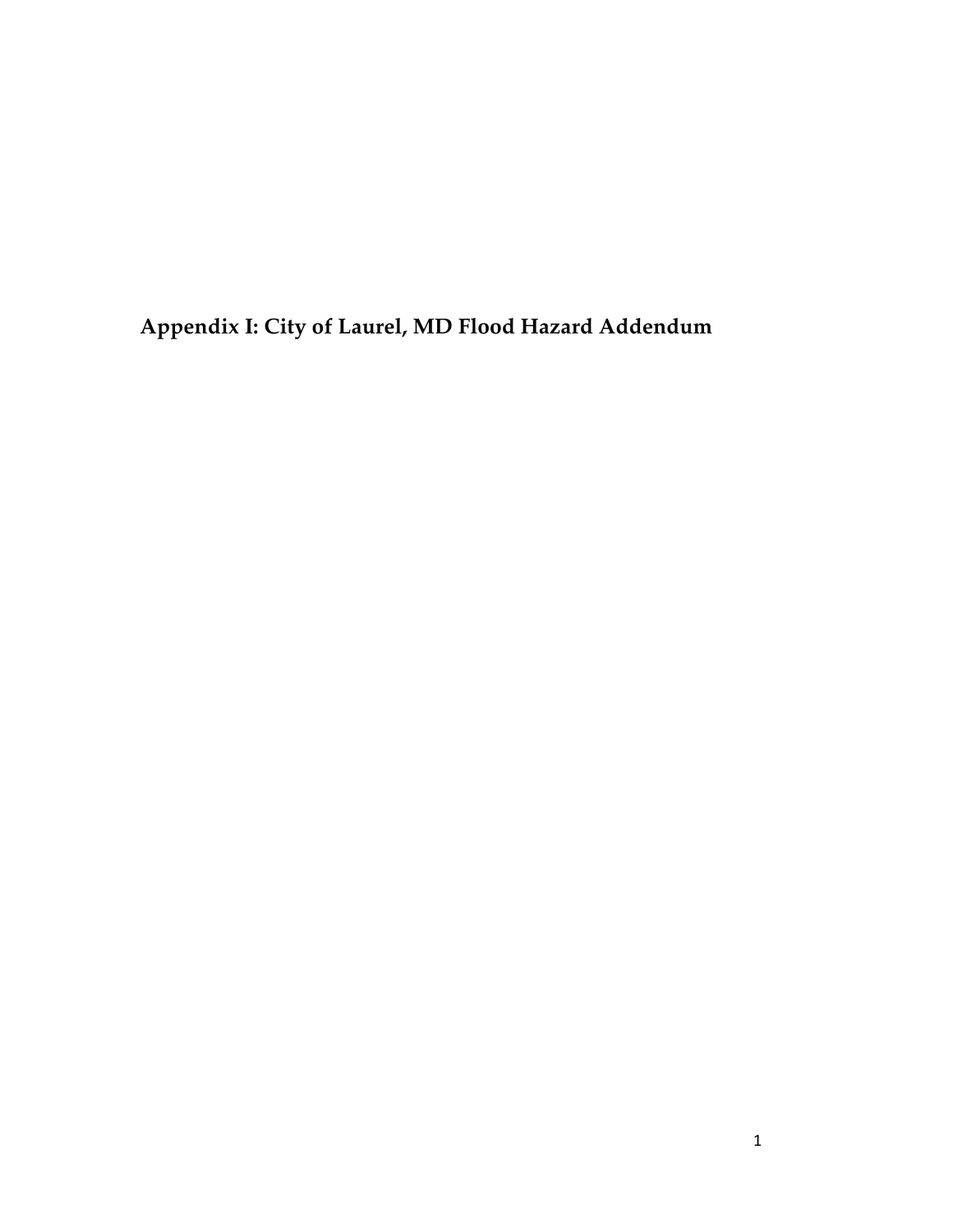# **Table of Contents**

| 1.1 |  |
|-----|--|
| 1.2 |  |
| 1.3 |  |
| 1.4 |  |
| 1.5 |  |
| 1.6 |  |
| 1.7 |  |
| 1.8 |  |
|     |  |
| 2.1 |  |
| 2.2 |  |
| 2.3 |  |
|     |  |
| 3.1 |  |
| 3.2 |  |
|     |  |
| 4.1 |  |
| 4.2 |  |
| 4.3 |  |
|     |  |
| 5.1 |  |
| 5.2 |  |
| 5.3 |  |
| 5.4 |  |
|     |  |
| 6.1 |  |
| 6.2 |  |
| 6.3 |  |
|     |  |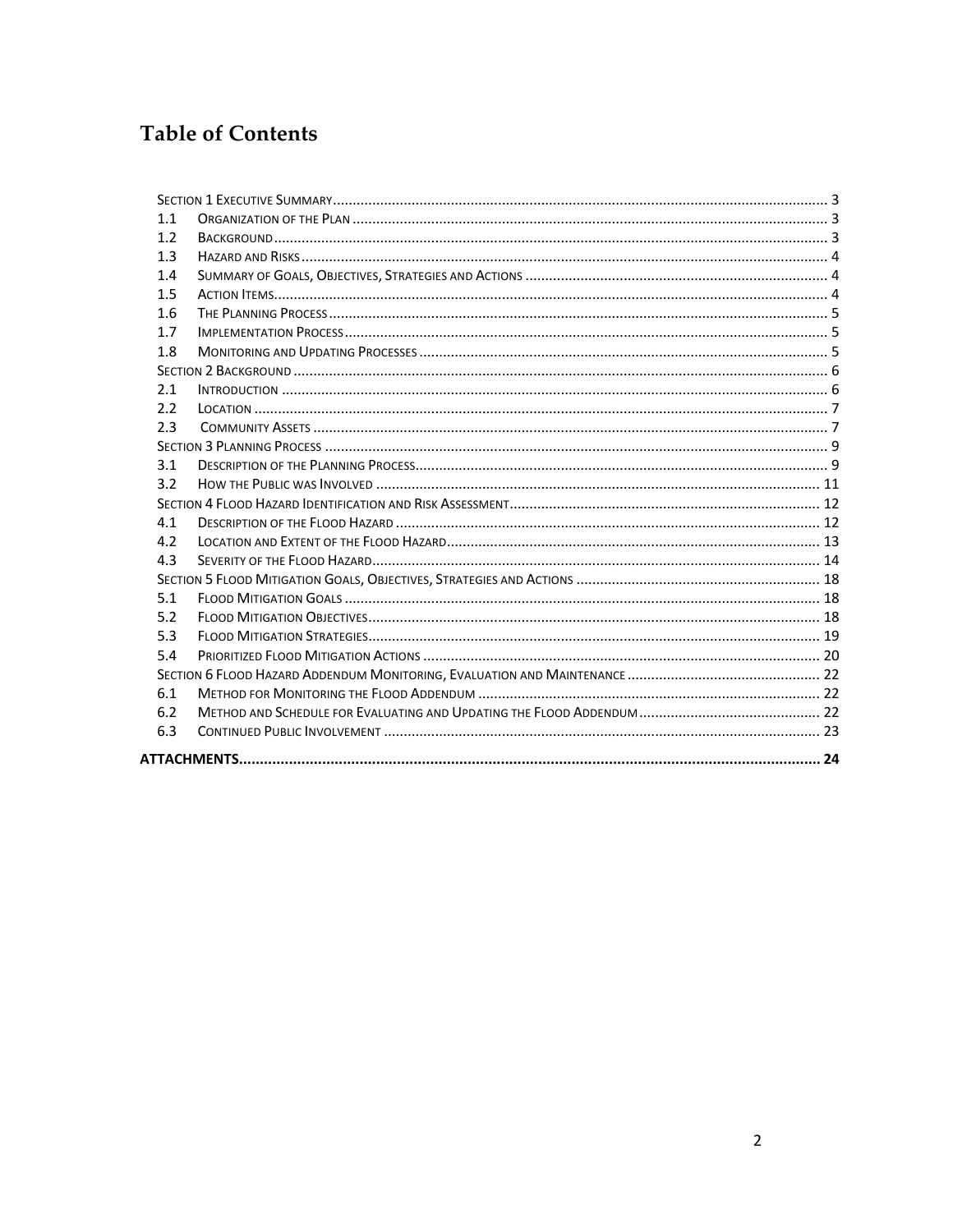### *Section 1 Executive Summary*

On October 30, 2000, the President signed into law the Disaster Mitigation Act of 2000, also known as DMA2K. Among its other features, DMA2K established a requirement that in order to remain eligible for Federal disaster assistance and grant funds, local and State governments must develop and adopt Hazard Mitigation Plans (HMPs). On February 26, 2002, the Federal Emergency Management Agency published an Interim Final Rule (IFR) that set forth the guidance and regulations under which such plans are supposed to be developed. The IFR provides detailed descriptions of both the planning process that States and localities are required to observe, and the contents of the plan that emerges. The Prince George's County and & the City of Laurel Hazard Mitigation Plan Update was approved by the State and the Federal Emergency Management Agency (FEMA) in 2017, and subsequently adopted by the City of Laurel, MD.

Hazard mitigation is defined as any sustained action taken to reduce or eliminate the long-term risk to life and property from hazard events. This City of Laurel, MD Flood Hazard Addendum is a comprehensive re-evaluation of the flood hazard threat to the City of Laurel, including the hazard profile, risk assessment, mitigation goals, strategies, and mitigation priorities.

Contact information for the City of Laurel, MD official submitting this Flood Hazard Addendum is:

> **Mr. Stephen E. Allen, Sr. City of Laurel Emergency Manager 8103 Sandy Spring Road** Laurel, Maryland 20707 **Telephone: 301.725.5300 x2244 Email:** sallen@laurel.md.us

### 1.1 Organization of the Plan

The City of Laurel, MD Flood Hazard Addendum is organized to parallel the structure provided in the Interim Final Rule [IFR]. The Addendum has  $six(6)$  sections.

| <b>Section 1</b> | <b>Executive Summary</b>                                     |
|------------------|--------------------------------------------------------------|
| <b>Section 2</b> | <b>Background</b>                                            |
| <b>Section 3</b> | <b>Planning Process</b>                                      |
| <b>Section 4</b> | <b>Flood Hazard Identification and Risk Assessment</b>       |
| <b>Section 5</b> | Flood Mitigation Goals, Objectives, Strategies and Actions   |
| <b>Section 6</b> | Flood Hazard Addendum Monitoring, Evaluation and Maintenance |

## *1.2 Background*

Since the development of the existing Prince George's County and City of Laurel Hazard Mitigation Plan in 2010, the City of Laurel has become more involved regionally in the identification and development of mitigation strategies specific to the flooding hazards within the community. Action plans such as the Patuxent River Policy Plan adopted in 2015, have identified mitigation and restoration strategies to assist local jurisdictions surrounding the Patuxent River to reduce flooding risks. Though the existing plan does include a review of flood hazards within the community, the plan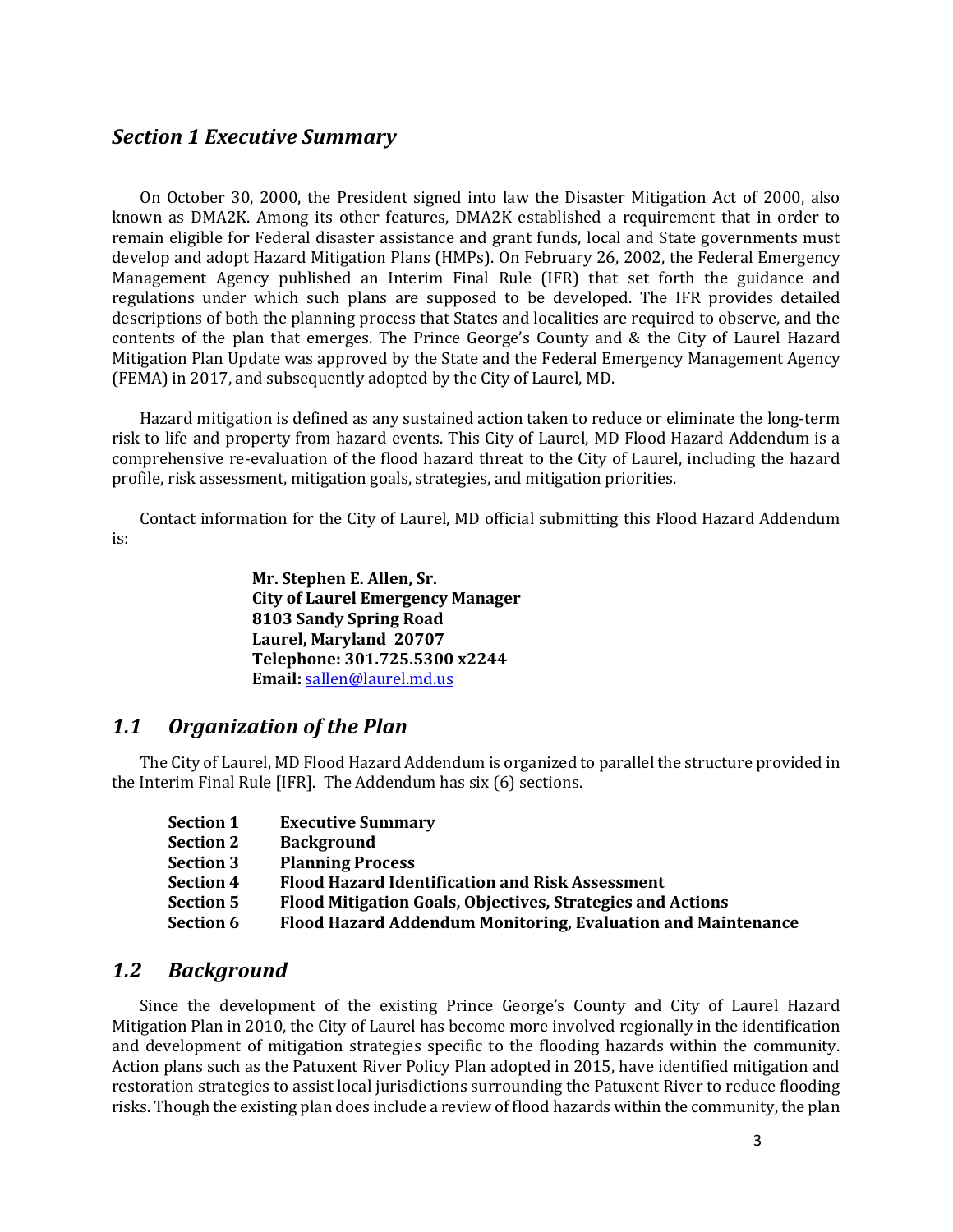does not focus specifically on flood mitigation and resilience building strategies. Development of this Flood Hazard Addendum to the existing plan will allow the City of Laurel to add value to the existing plan and retain agility in addressing the mitigation needs of the community.

## *1.3 Hazard and Risks*

## *1.3.1 Flood Hazard*

Section 4 of this Addendum includes a detailed description of the City of Laurel's risk from the flood hazard, risk assessments for the City and more detailed assessments for City assets.

The flood hazard profile in Section 4 includes:

- $\triangleright$  Description of the Hazard
- $\triangleright$  Location and Extent of the Hazard
- $\triangleright$  Severity of the Hazard
- $\triangleright$  Impact on Life and Property
- $\triangleright$  Occurrences of the Hazard

### *1.3.2 Risks*

Risk is a numerical calculation of potential future damages. Although all of the hazard events identified in the Prince George's County & the City of Laurel Hazard Mitigation Plan Update have some potential to affect the City, flooding is a significant threat to life and property within the City of Laurel. Section 4 includes details about calculation methodologies and results of the risk assessment.

## *1.4 Summary of Goals, Objectives, Strategies and Actions*

Section 5 of this Plan describes the City of Laurel's priorities for mitigation actions. This section prioritizes the actions, describes the funding required, identifies potential sources of funding, designates the responsible coordinating entity, gives anticipated year of completion, and analyzes benefits. The section also includes the City's flood hazard mitigation goals, objectives, and strategies.

- 1. Seek Federal and State grants to fund mitigation activities.
- 2. Encourage and facilitate the development or updating of General Plans, Drainage Plans, Land and Zoning, Building Construction, and Floodplain Management Ordinances to limit development in flood hazard areas.

## *1.5 Action Items*

The Flood Hazard Addendum outlines the City's current priorities for specific activities to achieve the four goals listed above. Section 5 gives details for the City's approach to addressing the flood hazard profiled in Section 4 and reducing the risk to the City of Laurel.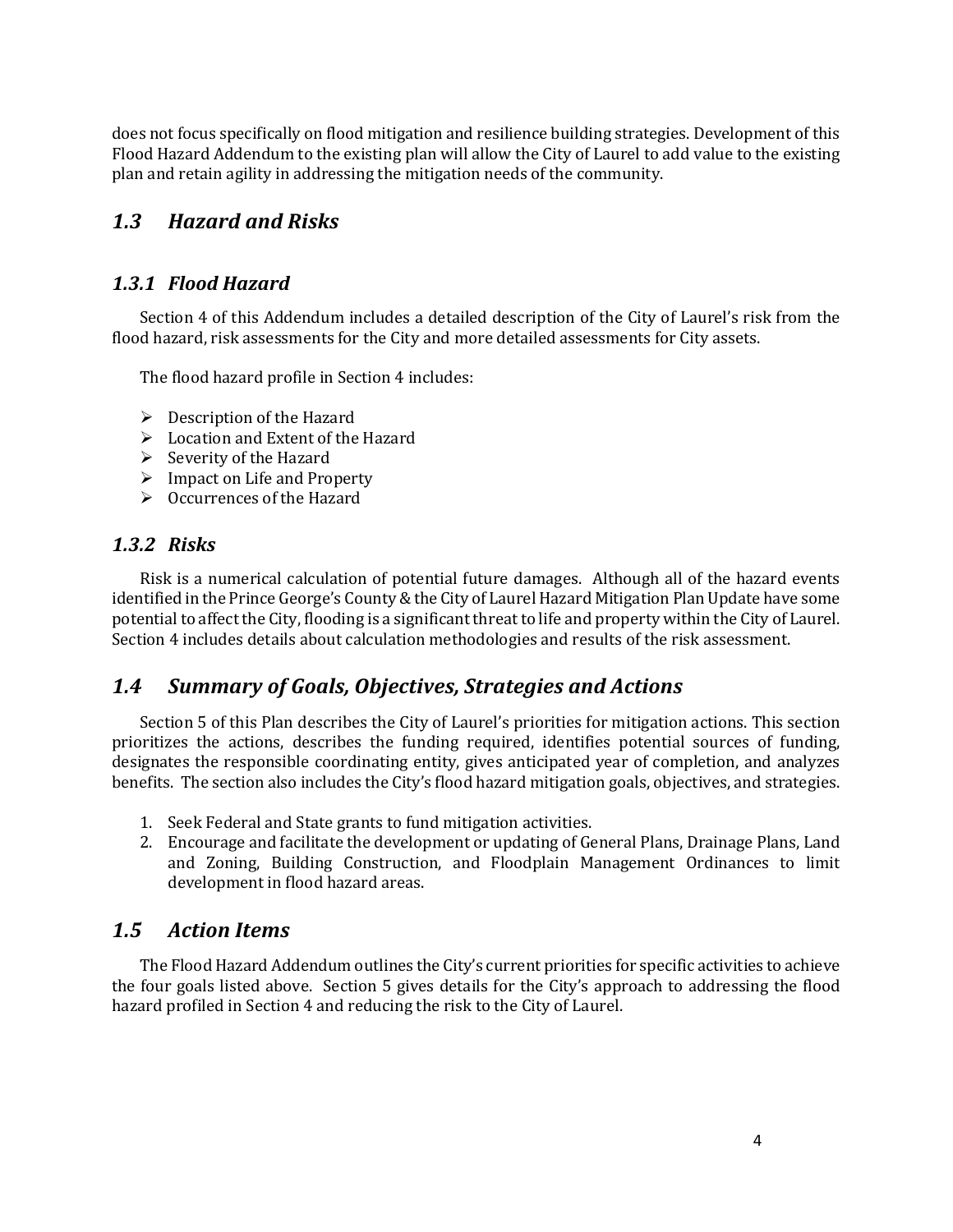## **1.6**  The Planning Process

Section 3 provides details about the process that was used to develop this Flood Hazard Addendum. The process closely followed the guidance in the FEMA "G318" planning guidance, resulting in a five-stage process for the development of this addendum.

**Step 1 Organize resources & create outreach strategy** includes identification of a Flood Prevention Planning Committee (FPPC) that was responsible for most aspects of Plan development. This committee included stakeholders from the City of Laurel, which were informed of the planning decisions and provided interim versions of the Plan for review and comment. The Mayor and City Council of Laurel is the approving authority for the Addendum.

**Step 2 Identify community assets, analyze hazards, and assess risks** was completed by the FPPC, and is included as Section 4 of the Plan.

**Step 3 Develop a flood hazard plan** is described in Section 3 (Planning Process). The section includes details about who was involved, the processes that were used, and the products that were developed. 

**Step 4 Implement the plan and monitor progress** is described in the section 5, which includes details about who is responsible for implementation of specific strategies and actions; and in Section 6, which describes long-term implementation through periodic updates and reviews.

**Step 5 Create a safe and resilient community** will be an ongoing effort accomplished through the implementation of the mitigation strategies and actions discussed in Section 5 of this plan.

## *1.7 Implementation Process*

The implementation process is described as part of the specific actions in the Mitigation Strategy section (Section 5).

## *1.8 Monitoring and Updating Processes*

Section 6 describes the schedule and procedures for ensuring that the Flood Hazard Addendum stays current. The section identifies when the Addendum must be updated, who is responsible for monitoring the Addendum, and ensuring that the update procedures are implemented. The section also provides a combination of cyclical dates (oriented toward FEMA requirements) and triggering events that will initiate amendments and updates to the Addendum. The City Administrator's Office is responsible for monitoring the Addendum and initiating the cyclical update process.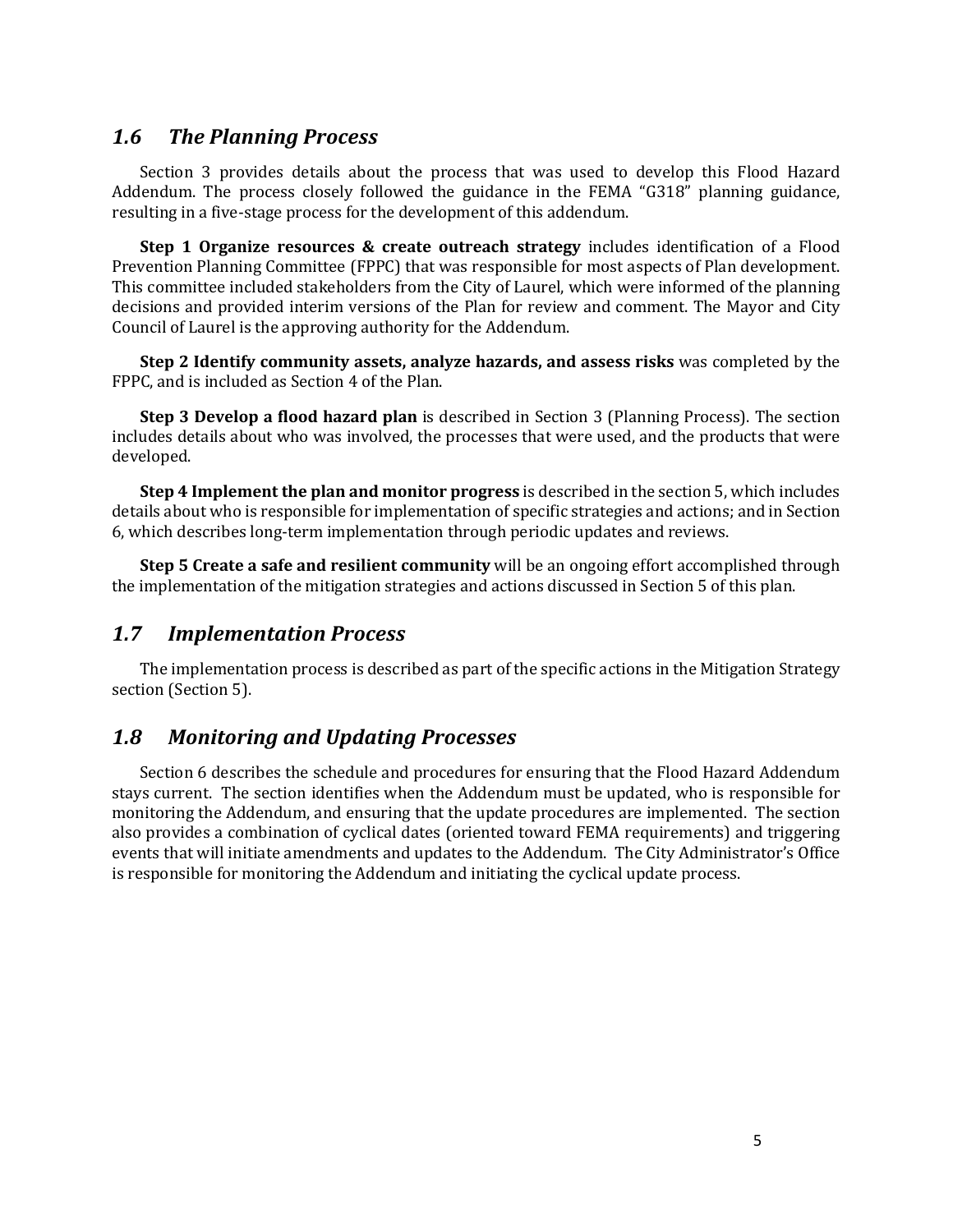### *Section 2 Background*

## *2.1 Introduction*

In 2005 Prince George's County Department of the Environment and the Office of Homeland Security Office of Emergency Management in partnership with the City of Laurel's Office of Emergency Services prepared its original Hazard Mitigation Plan (HMP) to be better equipped for disasters before they occur. It was also developed to objectively evaluate the hazards that occur in the County and prioritize the actions needed to provide a safe place to live. The Plan was developed to satisfy the Disaster Mitigation Act of 2000 (DMA 2000) which required local governments to develop a HMP that complied with specific regulations. If a Plan was not developed by the specified deadline, local governments would no longer be eligible for future HMGP funding. The Plan was developed and approved by the Maryland Emergency Management Agency (MEMA) and FEMA in 2005. 

Updates to the 2005 Prince George's County Hazard Mitigation Plan were made in 2010 and 2017. The Prince George's County and City of Laurel Hazard Mitigation Plan 2010 Update was approved by FEMA Region III on February 8, 2012 and the Prince George's County - City of Laurel Multi-Jurisdictional Hazard Mitigation Plan 2017 Update will include this City of Laurel, MD Flood Hazard Addendum when submitted for review/approval by MEMA and FEMA.

What follows in Section 2 is a description of the "scope of the Flood Hazard Addendum" which addresses why the Plan was originally prepared and is now being updated, maps of the planning area and background about the City of Laurel.

#### *2.1.1 Scope of the Flood Hazard Addendum*

The original Prince George's County Hazard Mitigation Plan was a concerted effort to be a useful tool for all community stakeholders by increasing public awareness about local hazards and risks and providing information about options and resources available to reduce those risks. Educating the public about potential hazards will help each jurisdiction protect itself against the effects of future hazards, and will enable informed decision-making regarding where to live, purchase property, or locate business. The original Plan was updated in 2010 and has been utilized to better articulate accurate needs for the community based on a process that involves all stakeholders including the general public, government, business and industry.

The Prince George's County and City of Laurel Hazard Mitigation Plan 2010 Update included reevaluating the original hazards, the risk assessment, mitigation goals, strategies, and mitigation priorities. As part of the 2017 update process, all sections of the Plan were re-assessed to identify changes and updates that may have occurred since the 2010 version or as a result of any disaster declarations since that time.

Though the 2017 plan update does include a review of flood hazards within the community, the plan does not focus specifically on flood mitigation and resilience building strategies. Development of this Flood Hazard Addendum to the existing plan will allow the City of Laurel to add value to the existing plan and retain agility in addressing the mitigation needs of the community.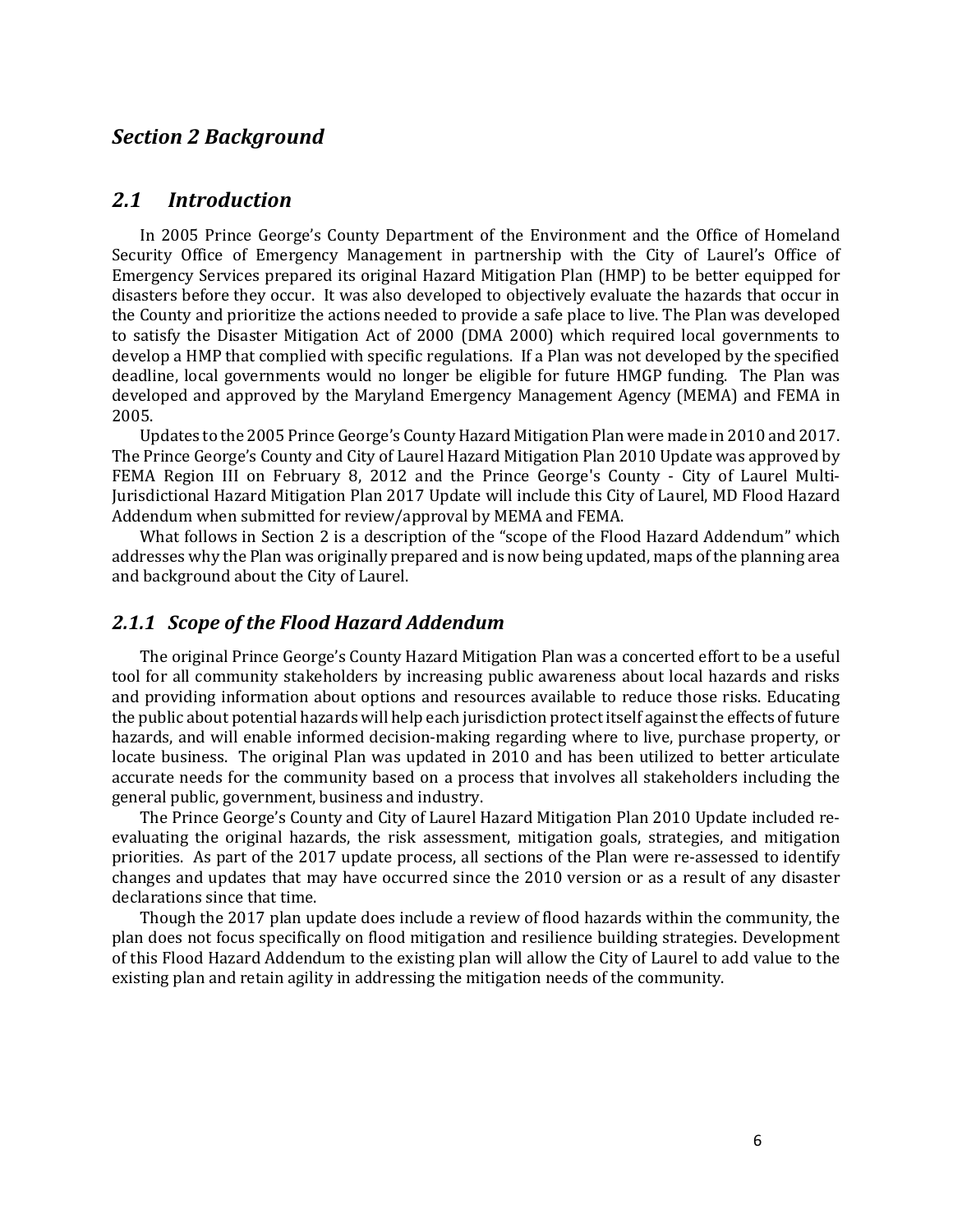## *2.2 Location*

The City of Laurel is located midway between the Baltimore and Washington Metropolitan Areas. As these two metropolitan areas have continued to merge, their impact on the City of Laurel has dramatically increased. Located within the northwest corner of Prince George's County, Laurel is also heavily impacted by several other jurisdictions. To the north and northeast are Howard and Anne Arundel Counties respectively with Montgomery County located approximately a mile to the west. Forming a natural boundary to the north is the Patuxent River, which serves as the dividing line between the City of Laurel and the two adjoining counties.



## *2.3 Community Assets*

The below community facilities/assets are vital to the continuity, sustainability, and resilience of the City of Laurel.

**City Hall Municipal Center** – This facility houses the main City government offices to include the Mayor, City Council, City Administrator, Deputy City Administrator, Emergency Manager, Budget, Finance and Human Resource Office, Fire Marshal & Permit Services Office, Parks & Recreation Office, Public Information & Communications Office, Economic & Community Development Office & Information Technology Office and the U.S. Passport Office is within this facility. The City's Emergency Operations Center (EOC) is located within this facility and this facility serves as a backup site for the Laurel Police Department's dispatchers/communications operations.

**Laurel Police Department** – This facility houses the City's full-service Police Department with a wide variety of police functions, to include prisoner holding cells, dispatch communications office, administrative offices, patrol offices, investigation offices, and special operations offices. This building houses a conference hall which is open to the public and is used to host special events & functions. This facility is used as a storage site for the LPD's vehicles, trucks, & specialty vehicles used for both normal & emergency operations. This facility houses several City COOP alternate work locations. 

**Laurel Volunteer Fire Department** – This facility is a two-level building with 4 drive-through bays that houses the entire volunteer fire department for the City of Laurel. The upper level of the building is dedicated to the operations branch of the department, while the lower level houses the administrative branch. The facility contains offices, a gym, a kitchen, meeting rooms and bunk rooms for male and female fire fighters.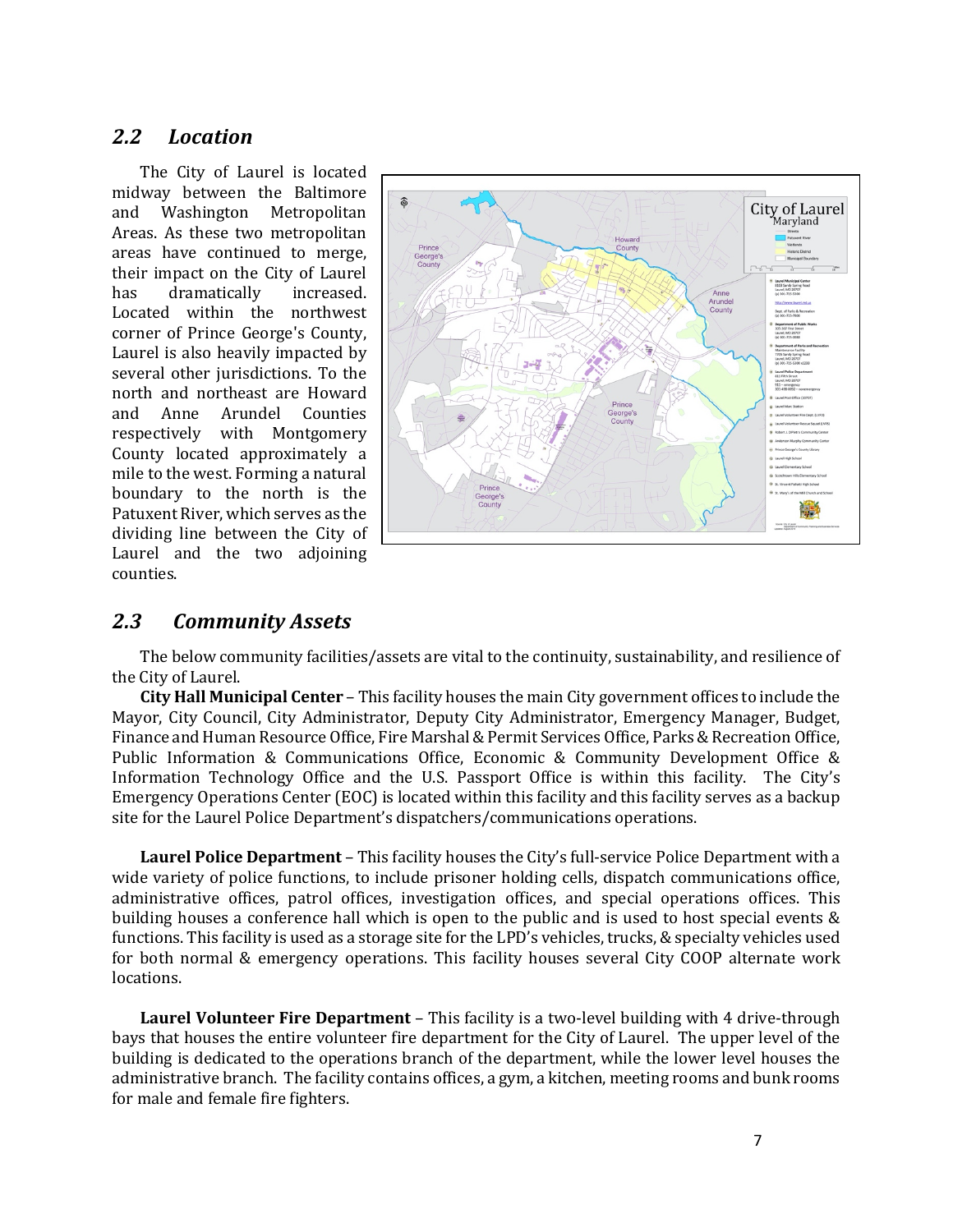**Laurel Volunteer Rescue Squad** – This facility houses a private, nonprofit corporation that provides medical, rescue, and fire services to the Greater Laurel area. The facility houses state of the art heavy rescue equipment, a rescue engine, fire engine, water rescue team gear/equipment, two rescue boats, two BLS ambulances, and support vehicles. The Laurel Volunteer Rescue Squad utilizes this facility and the contained equipment to respond to over 7,000 calls for help annually.

**Department of Public Works** – This facility consists of 3 major structures that houses the City's full-service Public Works Department. Additionally, this site is the storage facility for all the City's fleet of trucks. The City's Office of Emergency Management's emergency response trailers are stored at this facility. Building one houses the main full service DPW offices to include: administrative offices, transportation offices, DPW Emergency Operations Center, vehicle maintenance & repair operations, etc., building two is used to store equipment, materials, and supplies used by DPW to support a wide range of both normal & emergency operations, and building three is DPW's salt dome that stores road salt used during winter weather emergencies and events.

**Department of Parks and Recreation Operations** – This facility consists of 2 major structures that houses both the City's full-service Parks & Recreation operations division and a garage structure for the City's Mobile Command Unit (MCU) and its Rehab/Canteen Vehicle. Building one houses the main full service P&R offices to include: administrative offices, operational offices, emergency support functions office, equipment storage for both normal & emergency operations, etc. This building is used as one of P&R's designated COOP sites and building two houses the City's MCU emergency vehicle and Rehab/Canteen emergency vehicle used for local, county and regional emergency incidents and special events.

**Laurel Armory – Anderson Murphy Community Center – This Parks & Recreation Department** facility consists of a variety of both recreational and office spaces used to support both public and City employee recreational, health & wellness operations. This facility is used as one of the City's designated temporary emergency evacuation shelters during disasters or evacuation operations and this building is used as one of the  $P&R$ 's designated COOP sites. This site is also the designated COOP site for the City's Emergency Relocation Group for COOP events.

**Robert J. DiPietro Community Center** – This Parks & Recreation Department facility consists of a variety of both recreational and office spaces used to support both public and City employee recreational, health & wellness operations. This facility is used as one of the City's designated temporary emergency evacuation shelters during disasters or evacuation operations. This building is used as one of the Parks &Recreation's designated COOP sites.

**Public Schools** – Laurel Elementary School, Scotchtown Hills Elementary School and Laurel High School are all located within the boundaries of the City of Laurel.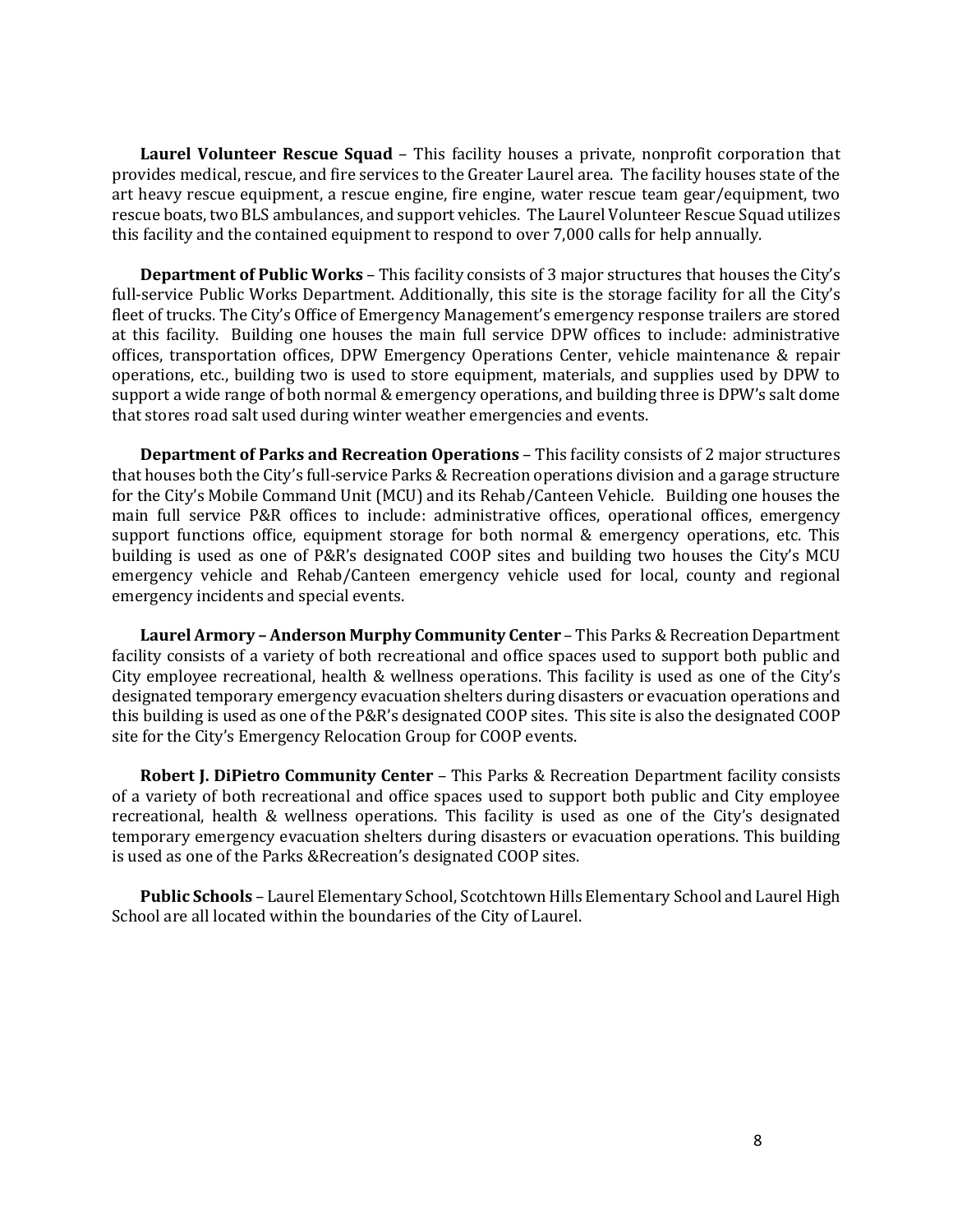### *Section 3 Planning Process*

The process used to develop the City of Laurel Flood Hazard Addendum was guided by a Flood Prevention Planning Committee. The process included committee members which carried out most of the planning duties, and a Stakeholders group, which was responsible for reviewing the document at key points and providing feedback.

## *3.1 Description of the Planning Process*

### *3.1.1 How the Plan was Prepared and Updated*

Section 3 provides details about the process that was used to develop this Flood Hazard Addendum. The process closely followed the guidance in the FEMA Local Mitigation Planning Handbook, resulting in a five-stage process for the development of this mitigation plan update.

**Step 1** Organize resources & create outreach strategy **Step 2** Identify community assets, analyze hazards, and assess risks **Step 3** Develop a flood hazard plan **Step 4** Implement the plan and monitor progress **Step 5** Create a safe and resilient community

### *3.1.2 Step 1 - Organize Resources*

The City of Laurel used a standard organization to develop its Flood Hazard Addendum. The organization is comprised of the following planning members and stakeholders:

| Category                  | <b>Government - City Employees</b> | <b>Public Representatives</b> |
|---------------------------|------------------------------------|-------------------------------|
| 1. Preventive             | Stephen Allen, Sr - OEM            | David McDonough - WSSC        |
| 2. Property Protection    | Russ Hamill - Chief LPD            | Vic Whipple                   |
| 3. Natural Resources      | Bill Bailey - P&R                  | <b>Brian Coyle</b>            |
| 4. Emergency Services     | Richard Blankenship -<br>FM&PS     | <b>Marty Flemion</b>          |
| 5. Structural Projects    | Melanie Wieringa - CBO             | <b>Jim Cross</b>              |
| 6. Public Information     | <b>Audrey Barnes - PIO</b>         | Michael McLaughlin            |
| 7. Comprehensive Planning | Christian Pully - E&CD             | Frank McColm                  |

The City of Laurel Flood Hazard Addendum was funded through a grant from FEMA. In the planning process, the City of Laurel procured the services of Rostan Solutions, LLC, a professional planning consultant, to facilitate the process.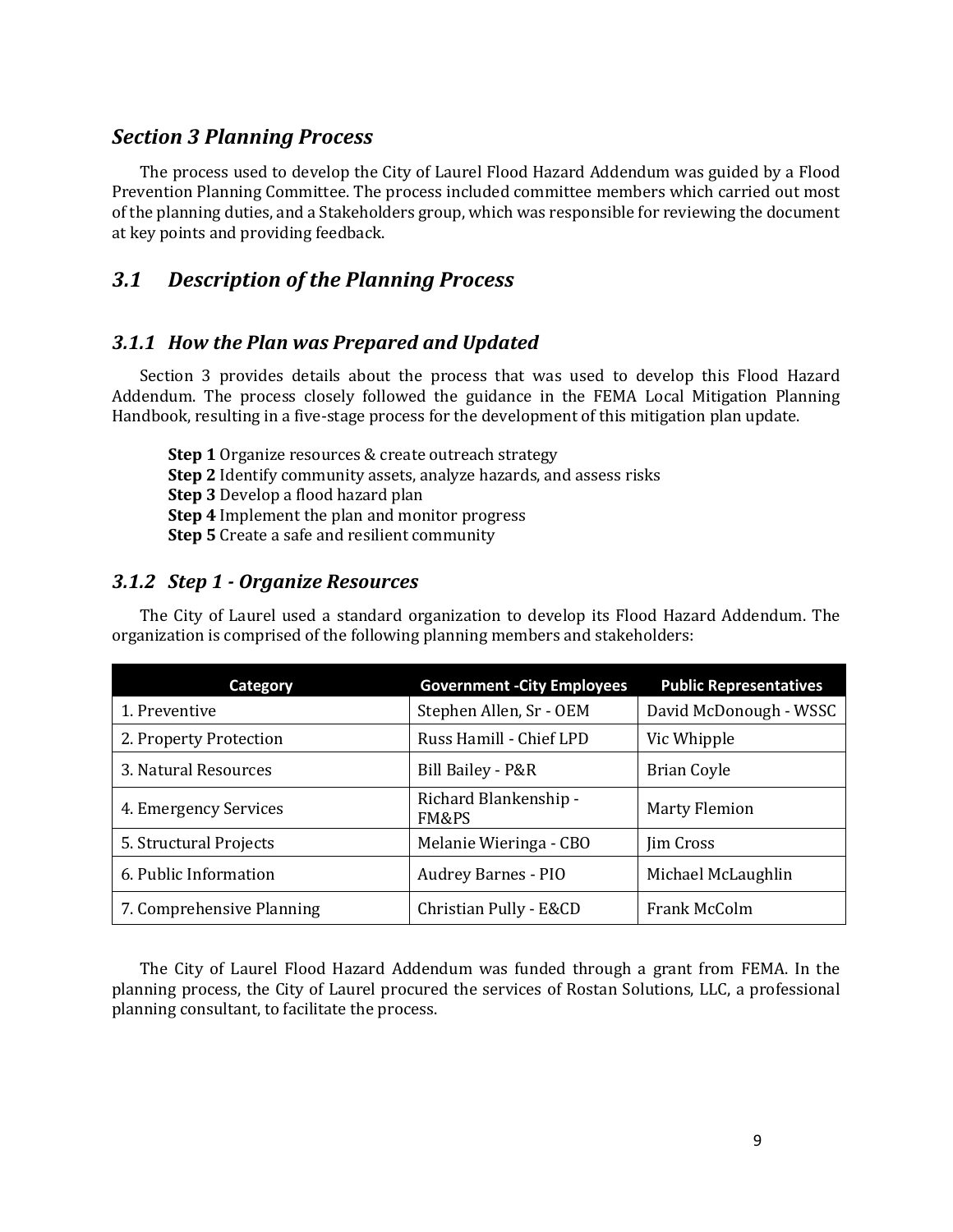## *3.1.2.1 Flood Prevention Planning Committee Meeting Schedule*

The Flood Prevention Planning Committee and the consultant hired by the City were responsible for completing the Flood Hazard Addendum including all of its component sections. The committee met three times during the planning process.

#### **Committee Meeting 1 September 12, 2019**

Flood Prevention Planning Committee members reviewed flood elevation GIS map data and known flood event locations to assess the flood hazard within the City of Laurel as well as the flooding problems that affect the City. (See Attachment 1 for completed map activity and Attachment 2 for PowerPoint Presentation)

#### **Committee Meeting 2** November 14, 2019

Flood Prevention Planning Committee members set goals to be achieved through flood mitigation planning and reviewed possible mitigation activities that could be implemented in the City of Laurel to achieve those goals. (See Attachment 3 for sign in sheet and prioritization activity and Attachment 4 for PowerPoint Presentation)

### **Committee Meeting 3 January 15, 2020**

Flood Prevention Planning Committee members participated in a roundtable session to make revisions and structural prioritization edits to the mitigation actions and drafted an action plan for the City. (See Attachment 5 for sign in sheet and actions activity)

Flood Prevention Planning Committee members also had the opportunity to provide input and feedback on the content and process of the Flood Hazard Addendum during these meetings.

## *3.1.3 Step 2 - Assess Flood Risks*

In accordance with general mitigation planning practice, as well as the process FEMA established in its Planning "How-To" series of guides, the risk assessment forms the basis for the Flood Hazard Addendum by quantifying and rationalizing information about how flood hazards affect the City of Laurel. The processes used to complete the risk assessment, and the results of these activities, are described in detail in Sections 4 and 5 of this addendum. The assessment determined several aspects of the risks of flood hazards faced by the City:

- The flood hazards that are most likely to affect the City
- How often flood hazards are expected to impact the City
- The expected severity of the flood hazards
- What areas of the City of Laurel are likely to be affected by flood hazards
- How City assets, operations, people and infrastructure may be impacted by flood hazards
- How private and commercial assets, operations, and infrastructure may be impacted by flood hazards
- **•** The expected future losses if the flood risk is not mitigated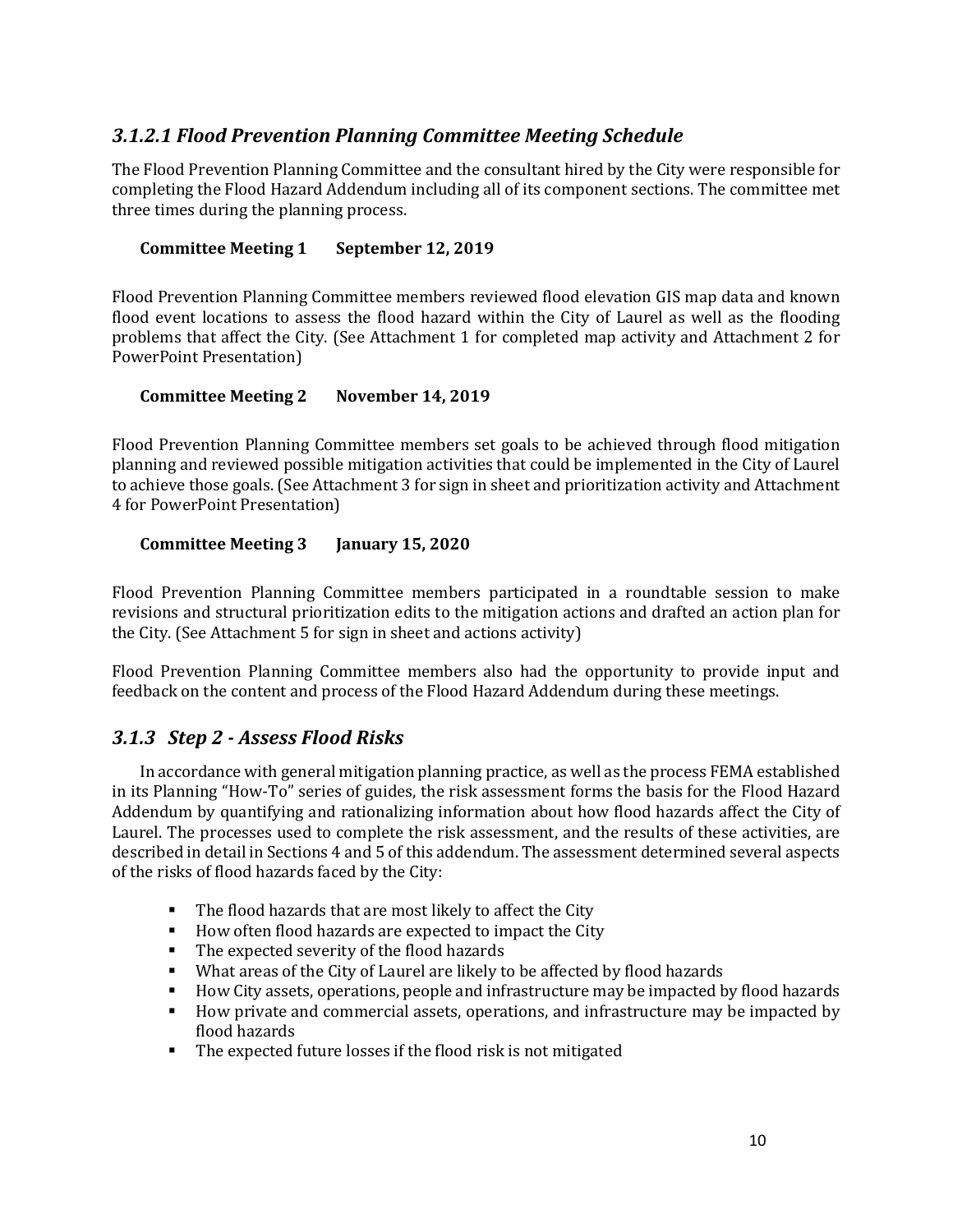#### *3.1.4 Step 3 - Identify and Scope Potential Flood Hazard Mitigation Projects*

As part of the planning initiative potential flood hazard mitigation projects were identified and scoped in accordance with the requirements of the program. The Flood Prevention Planning Committee was provided a list of potential mitigation projects that were identified in the 2010 Hazard Mitigation Plan Update and reviewed those potential projects to identify activities most likely to provide flood protection measures to the City of Laurel. These projects are included in Section 5 of this Flood Hazard Addendum.

### *3.1.5 Step 4 - Develop the Flood Hazard Addendum*

The process employed to develop this Addendum was based on the FEMA Local Mitigation Planning Handbook which outlines hazard mitigation planning procedures in accordance with the Interim Final Rule section of the 44 CFR.

#### *3.1.6 Step 5 - Implement the Plan and Monitor Progress*

Once approved by FEMA and formally adopted by Prince George's County and the City of Laurel, this Addendum must be updated every five years in order for the County/City to maintain its eligibility for various FEMA grant programs and funds. During this five-year period, the Addendum is periodically reviewed to ensure compliance with FEMA and the State of Maryland requirements for Addendum maintenance (See Section 6 – Plan Monitoring and Maintenance for more details). The City will implement specific actions to achieve the goals and objectives described in Section  $5$  -Mitigation Strategy. In addition to listing the mitigation strategies and actions the City is pursuing, the section describes the progress the City has made towards reaching the individual goals since the 2017 Plan Update was adopted.

The City Administrator's Office governs the City and has the final decision on what projects are worked on, and how and when they will be accomplished. The action items fall under their jurisdiction and they will delegate the tasks of the action items. Therefore the City Administrator will coordinate with the Emergency Manager and Lead Manager of each mitigation item to accomplish the goals and action items. The Lead Manager will follow any current procedures the City has while completing the action items.

#### *3.2 How the Public was Involved*

The Flood Prevention Planning Committee met a total of three times during development of this Flood Hazard Addendum. Following the third committee meeting, a public meeting was held to solicit feedback from the public and allow attendees to provide comment on the flood risk and potential flood mitigation activities included in the Flood Hazard Addendum. For this public meeting, a press release was prepared informing the public about the Flood Hazard Addendum and urged the public to attend this meeting. Attachment 4 includes the PowerPoint presentation that was shown to the individuals of the public that attended the meeting. Attachment 6 includes photos and sign in sheet from the public meeting.

Public meeting 1 [anuary 15, 2020]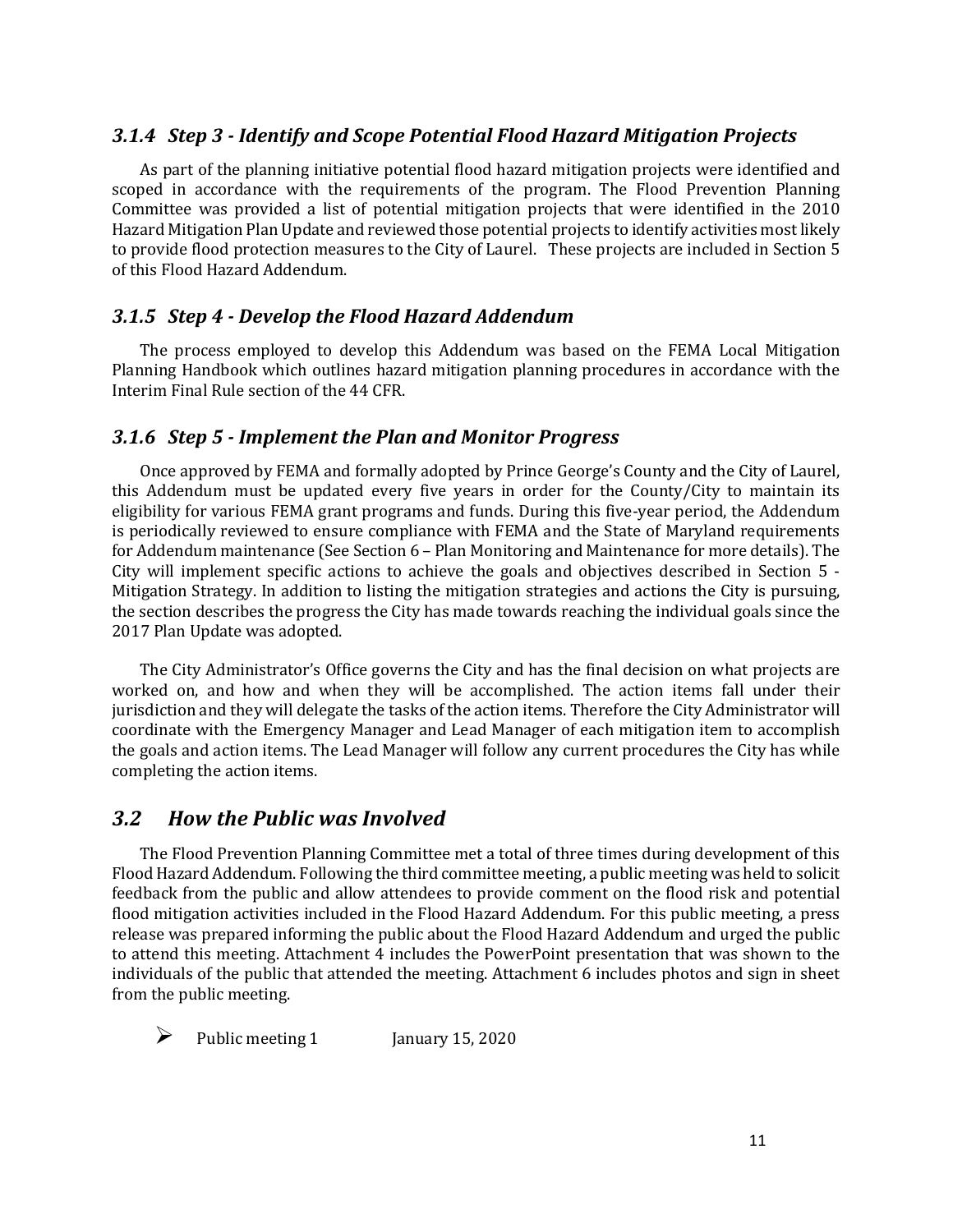### *Section 4 Flood Hazard Identification and Risk Assessment*

This section includes a detailed description of the City of Laurel's risk from the flood hazard, risk assessments for the City and more detailed assessments for City assets. As part of the development process for this addendum, the FPPC met at the onset of planning where members identified on a map the specific areas within the City of Laurel that are vulnerable to the threat of the flood hazard and have experienced flooding in the past. The data collected from committee members at this meeting was incorporated into the identification and risk assessment of the flood hazard within the City.

### *4.1 Description of the Flood Hazard*

A major natural feature within the City is the Patuxent River, which runs along the northern City boundary. Connected with the river are three major tributaries, Walker, Crow and Bear Branches. Walker Branch traverses the northwest portion of the City and drains into the Patuxent River west of Main Street. Bear Branch originates west of Sweitzer Lane and feeds into Laurel Lakes, and eventually into Crow's Branch within the Greens of Patuxent. A large portion of those areas immediately adjacent to the tributaries is a steep slope. Water flowing through the Patuxent River is impounded between Brighton Dam in Montgomery County and the T. Howard Duckett Dam just west of Interstate 95. Drinking water for the City is pumped from the Rocky Gorge Reservoir to the Patuxent Water Filtration Plant.

A drainage basin for the area extends along a ridgeline west of the City and runs easterly to the Patuxent River near the Baltimore-Washington Parkway. The system includes direct drainage into the Patuxent River as well as into the three major tributaries. Natural drainage for the City is generally poor owing in large part to the relative flatness of the topography.

In 1980 the Maryland General Assembly enacted the Patuxent River Watershed Act. The purpose of this Act was to create a coordinated land management strategy for controlling non-point pollution within the Patuxent River Watershed. The State and all seven counties within the watershed subsequently adopted a policy plan.

As part of this effort, the City is a member of Prince George's County's Patuxent River Watershed Advisory Committee. As Laurel becomes progressively more developed and as more of the ground surface is covered with impervious materials, the amount of storm water runoff is continually increasing. Without effective countermeasures, increased pollution to the river occurs. Consequences of this pollution include silt build-up in riverbeds, brownish water from sediment runoff and debris and litter being washed into the water and along the banks.

### *4.1.1 Summary of NFIP Participation*

The National Flood Insurance Program (NFIP) enables property owners in participating communities to purchase Federally-backed insurance for flood losses, which is designed to provide an alternative to disaster assistance so that the high costs associated with the repair of flood damages is reduced. As a participating community through the NFIP, the City of Laurel has adopted and enforces local floodplain management regulations that meet or exceed the minimum Federal NFIP floodplain management regulations. The City's participation and utilization is further discussed in the Prince George's County & the City of Laurel Hazard Mitigation Plan Update Section 4.5.1, and is summarized through the three tables below: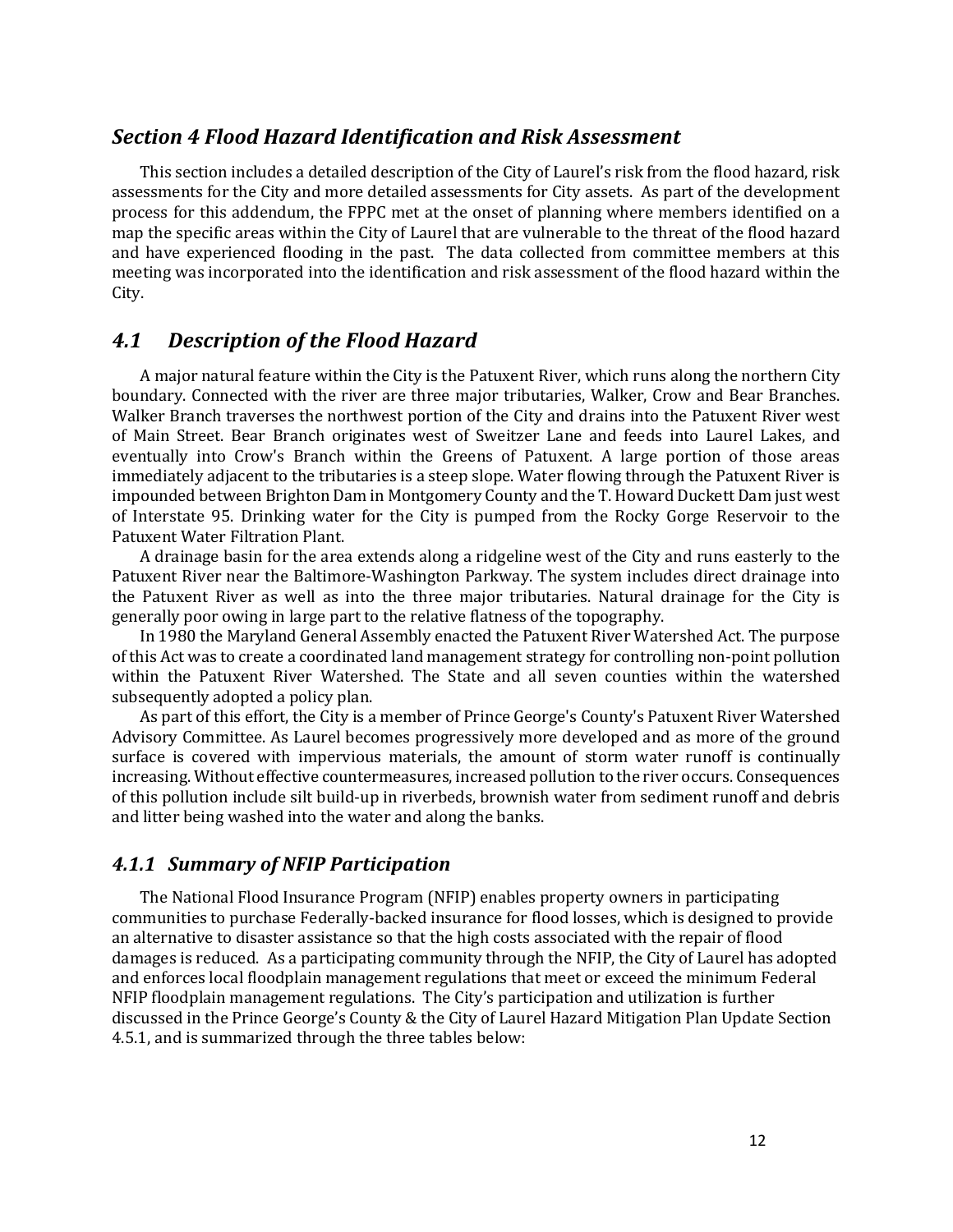| <b>Jurisdiction</b> | <b>Initial FHBM</b><br>Identified | <b>Example 1</b> Initial FIRM<br>Identified | Current<br><b>Effective Map</b> |  |
|---------------------|-----------------------------------|---------------------------------------------|---------------------------------|--|
|                     |                                   |                                             | <b>Date</b>                     |  |
| City of Laurel      | 9 Aug 1974                        | 1 Nov 1978                                  | 16 Sep 2016                     |  |

#### **City of Laurel NFIP Policies in Force**

| <b>Jurisdiction</b> | <b>Policies in Force</b> | Insurance In-<br><b>Force Whole</b> | Written<br><b>Premium In-Force</b> |
|---------------------|--------------------------|-------------------------------------|------------------------------------|
| City of Laurel      | 175                      | 42.481.800                          | 196.005                            |

#### **City of Laurel NFIP Claims as of December 2016**

|                   |            |  | Jurisdiction Total Losses Closed Losses Open Losses CWOP Losses Total Payments |
|-------------------|------------|--|--------------------------------------------------------------------------------|
| City of Laurel 17 | $\sim$ 5 0 |  | \$99.870.88                                                                    |

## *4.2 Location and Extent of the Flood Hazard*

Prince George's County is bordered by the Patuxent River to the east and the Potomac River to the west. The City of Laurel is located in the northeast section of the County and borders the Patuxent River. The majority of tributaries, branches, and creeks in the area flow into either of these two rivers. The effective FEMA Flood Insurance Rate Maps (FIRM) for the City were updated September 16, 2016. They show one-percent annual chance floodplains associated with the rivers and streams in

the Potomac and Patuxent watersheds. The FIRM identifies high flood hazard risk areas as part of the one-percent annual chance (100 year) floodplain, moderate risk areas as part of the 0.2-percent annual chance (500 year) floodplain, or minimal risk areas outside the 500-year floodplain. Using ESRI GIS tools, the following map was created to show the location of structures within the following zones:

- 7,623 properties in X zone
- 268 in AE zone
- 5 in A zone
- 3 in AO zone



Attachment 1 details seven (7) "hot-spot" areas of flood risk identified by the FPPC.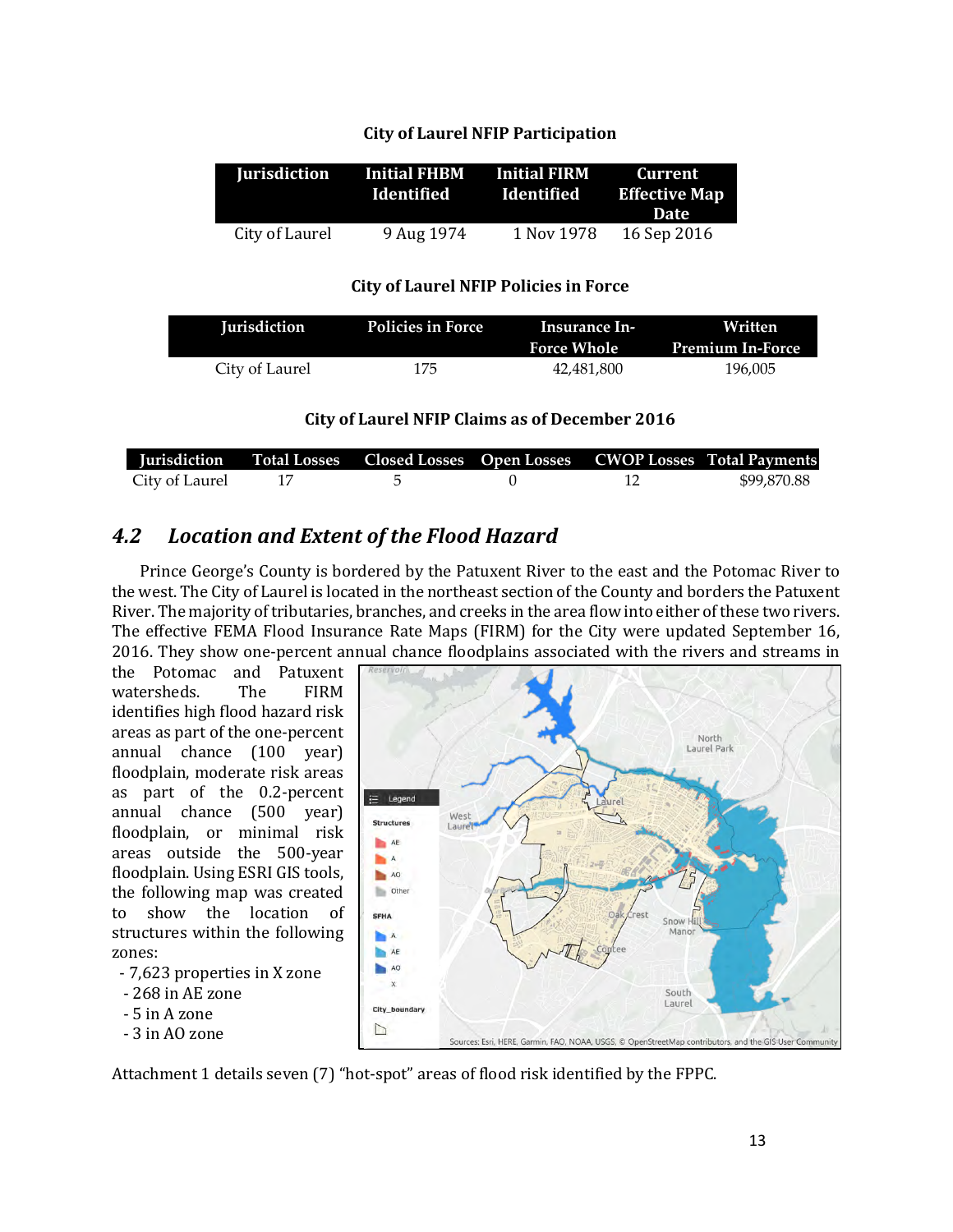## *4.3 Severity of the Flood Hazard*

Flood severity is measured in several ways, including frequency, depth, velocity, and duration, among others. For the City of Laurel, generally speaking the severity relates to how frequent floods occur. The City of Laurel has experienced several flood events that have caused damage since the 2010 mitigation plan update was adopted. The table below summarizes several that have occurred. Some of these flood instances are related to remnants of tropical storms and hurricanes that have also affected many other areas of the United States.

| <b>Event Date</b>    | <b>Description</b>                                                                                                                                                                                                                                                                                                                                             |
|----------------------|----------------------------------------------------------------------------------------------------------------------------------------------------------------------------------------------------------------------------------------------------------------------------------------------------------------------------------------------------------------|
|                      |                                                                                                                                                                                                                                                                                                                                                                |
| September 2010       | Remnants of Tropical Storm Nicole produced massive amounts of rain throughout<br>Maryland.                                                                                                                                                                                                                                                                     |
| August 2011          | Hurricane Irene did not make direct landfall, but due to the large size, hurricane<br>conditions were felt inland. FEMA issued an Emergency declaration (FEMA-EM-<br>3335-MD) for the incident beginning August 26, 2011.                                                                                                                                      |
| September 2011       | The remnants of Tropical Storm Lee moved across Maryland, causing widespread<br>flooding.7 Prince Georges County experienced around 24 inches of rainfall from<br>this storm. FEMA issued a Major Disaster declaration (FEMA-DR-4038-MD) for the<br>incident beginning September 6, 2011.                                                                      |
| October 2012         | Hurricane Sandy makes landfall north of the state. However, due to the tremendous<br>size of the storm, its effects were felt all over Maryland. Over a foot of rain fell in<br>some spots along with very gusty winds. FEMA issued Emergency (FEMA-EM-<br>3349-MD) and Major Disaster (FEMA-DR-4091-MD) declarations for Sandy<br>beginning October 26, 2012. |
| April 30-May 5, 2014 | Flash flooding from a severe storm caused dangerously high Patuxent River levels<br>and resulted in a necessary release of water from the T. Howard Duckett Dam.<br>Flooding impacts were noted at structures throughout the City of Laurel.                                                                                                                   |
| September 2015       | Flash floods and riverine flooding occurred due to heavy rainfall.                                                                                                                                                                                                                                                                                             |
| October 2016         | While Hurricane Matthew did not make landfall in the state, the storm still brought<br>rain and gusty winds to the city of Laurel due to its large size.                                                                                                                                                                                                       |

## **4.3.1 Impact on Life and Property**

There have been 19 floods recorded in the City of Laurel in the period from 1996 to 2019, with 2 of those events resulting in property damages of \$120,000. This count includes floods, and flash floods. 

## *4.3.2 Occurrences of the Flood Hazard*

According to the NOAA NCEI Storm Events Database, there have been 19 reported flood events in the City of Laurel since 1996. As demonstrated in the table below there was an average of \$6,316 in damages (all property damage with no reported agricultural damage), and no deaths or injuries reported to the database during this period.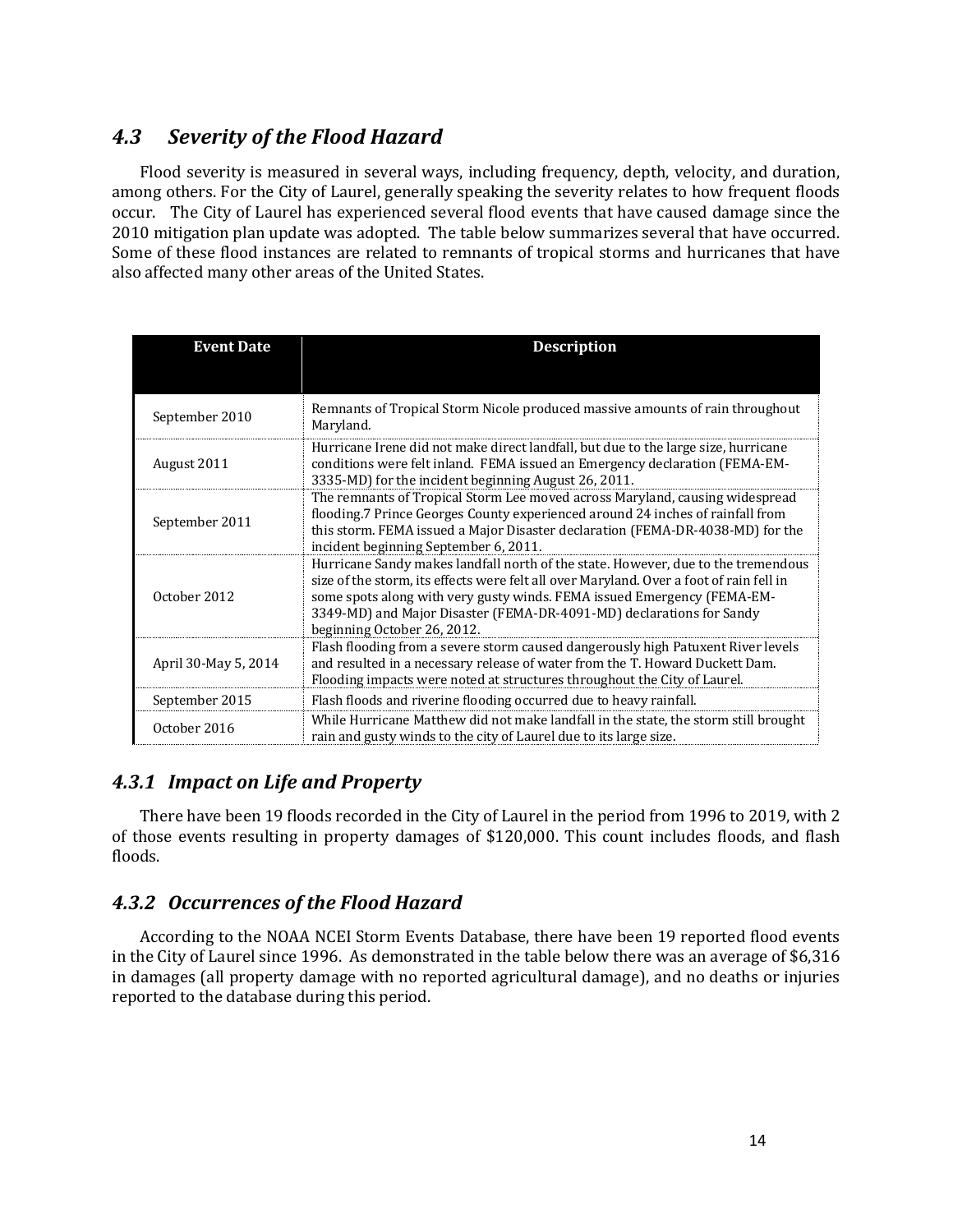| <b>HIRA Hazards</b>  | Period of<br>Number of<br>Annual<br><b>Events</b><br>Record<br>Damages |           | <b>Current Total</b> | Annualized<br>Deaths | Annualized<br>Injuries | Annualized<br>Events |
|----------------------|------------------------------------------------------------------------|-----------|----------------------|----------------------|------------------------|----------------------|
| Flash<br>Flood/Flood | 19                                                                     | 1996-2019 | \$6,316              |                      |                        | 0.82                 |

The table below summarizes the 19 flood events occurring in the City of Laurel in the last 23 years. 

| <b>Location or County</b>     | <b>Date</b> | <b>Time</b> | <b>Type</b>        | Dth              | Inj              |
|-------------------------------|-------------|-------------|--------------------|------------------|------------------|
| Prince George's County        | 8/26/1999   | 1700        | Flash Flood        | $\theta$         | $\mathbf{0}$     |
| Prince George's County        | 9/9/1999    | 2000        | <b>Heavy Rain</b>  | $\mathbf{0}$     | $\mathbf{0}$     |
| <b>Prince George's County</b> | 9/16/1999   | 800         | Flash Flood        | $\mathbf{0}$     | $\mathbf{0}$     |
| <b>Prince George's County</b> | 9/16/1999   | 800         | Flash Flood        | $\mathbf{0}$     | $\mathbf{0}$     |
| Prince George's County        | 9/2/2000    | 1400        | <b>Heavy Rain</b>  | $\mathbf{0}$     | $\theta$         |
| Prince George's County        | 9/3/2000    | 1400        | <b>Heavy Rain</b>  | $\boldsymbol{0}$ | $\boldsymbol{0}$ |
| Prince George's County        | 9/24/2000   | 1200        | <b>Heavy Rain</b>  | $\mathbf{0}$     | $\Omega$         |
| Prince George's County        | 12/16/2000  | 2100        | <b>Heavy Rain</b>  | $\mathbf{0}$     | $\mathbf{0}$     |
| Prince George's County        | 6/7/2001    | 230         | <b>Heavy Rain</b>  | $\mathbf{0}$     | $\mathbf{0}$     |
| Prince George's County        | 6/21/2001   | 1630        | Heavy Rain         | $\mathbf{0}$     | $\mathbf{0}$     |
| Prince George's County        | 6/7/2003    | 600         | <b>Heavy Rain</b>  | $\boldsymbol{0}$ | $\boldsymbol{0}$ |
| Prince George's County        | 6/19/2003   | 1900        | <b>Heavy Rain</b>  | $\mathbf{0}$     | $\bf{0}$         |
| Prince George's County        | 7/22/2003   | 1800        | <b>Heavy Rain</b>  | $\mathbf{0}$     | $\Omega$         |
| Prince George's County        | 12/11/2003  | 700         | Flood              | $\mathbf{0}$     | $\mathbf{0}$     |
| Prince George's County        | 7/8/2005    | 900         | <b>Heavy Rain</b>  | $\mathbf{0}$     | $\mathbf{0}$     |
| Prince George's County        | 6/26/2006   | 1830        | Flash Flood        | $\mathbf{0}$     | $\mathbf{0}$     |
| Prince George's County        | 7/6/2006    | 32          | <b>Flash Flood</b> | $\mathbf{0}$     | $\theta$         |
| Prince George's County        | 8/12/2014   | 1145        | Flash Flood        | $\mathbf{0}$     | $\Omega$         |
| Prince George's County        | 5/19/2015   | 40          | Flood              | $\boldsymbol{0}$ | $\boldsymbol{0}$ |

#### **Flood Events, City of Laurel, 1996 – 2019**

## *4.3.3 Flood Risk Assessment*

The City of Laurel's vulnerability and risk from the flood hazard is analyzed and assessed in the Prince George's County & City of Laurel Hazard Mitigation Plan Update in Section 4.5.1 using the Total *Exposure in Floodplain (TEIF) Methodology.* This analysis identified many areas within the City of Laurel that may be at risk to flood and demonstrated that the City accounted for more than 12% of the County's property value exposure to the risk of floods.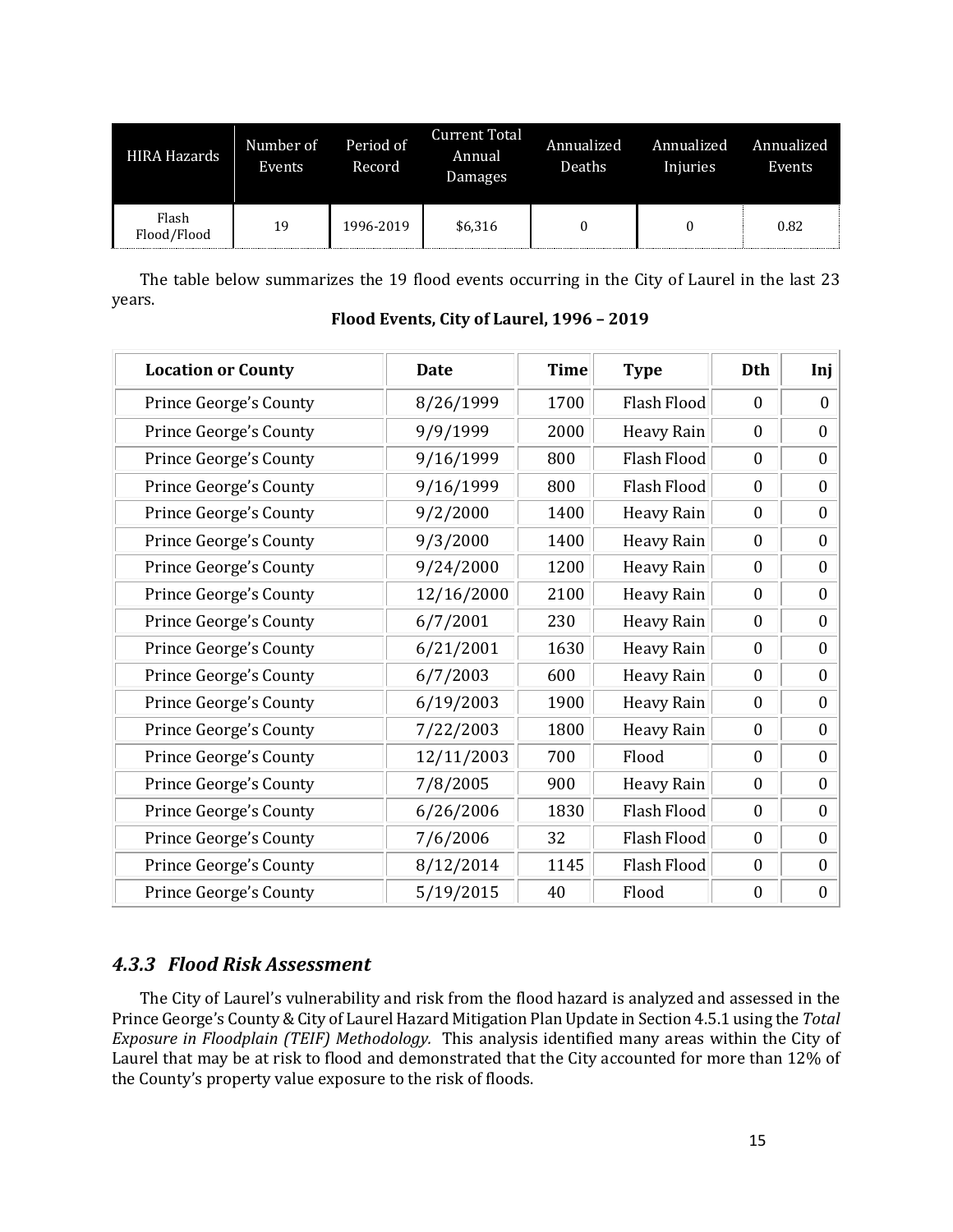The FPPC, through this Flood Hazard Addendum planning process, further assessed the City's risk from the flood hazard by analyzing the vulnerability of critical facilities within the City of Laurel. Of the data gathered about these facilities, the factors directly affecting the facility's susceptibility to damage and/or loss from flooding are the building's construction date and flood zone. Critical facilities constructed prior to 1976 were built before the first Flood Insurance Rate Map (pre-FIRM) and therefore were not designed with flood protection in mind. This leaves those structures more vulnerable to future flooding than those constructed post-FIRM which increases the risk of future damage. The designated flood zone in which each facility lies also greatly affects the likelihood that flooding will occur at that location. The table below summarizes the flood event vulnerability of critical facilities in the City of Laurel, in order of greatest risk.

| <b>Name of Facility</b>                                  | <b>Address</b><br>Purpose |                       | Year         | <b>Effective</b> | Zone         | <b>Pre/Post</b>  | <b>FLOOD</b> |
|----------------------------------------------------------|---------------------------|-----------------------|--------------|------------------|--------------|------------------|--------------|
|                                                          |                           |                       | <b>Built</b> | Zone             | <b>Risk</b>  | <b>Firm Risk</b> | <b>RISK</b>  |
| Laurel Volunteer Rescue Squad                            | P                         | 14910 Bowie Rd.       | 1952         | AE-EL 142        | 2            | 3                | High         |
| Laurel Police Department                                 | P                         | 811 Fifth St.         | 1988         | AE-EL 165        | 2            |                  | Moderate     |
| City Hall Municipal Center                               | A                         | 8103 Sandy Spring Rd. | 1945         | X                | 1            |                  | Moderate     |
| Department of Parks and Recreation<br>Operations         | A, P                      | 7705 Sandy Spring Rd. | 1962         | x                | $\mathbf{1}$ | $\mathcal{P}$    | Moderate     |
| Laurel Armory-Anderson Murphy<br><b>Community Center</b> | R                         | 422 Montgomery St.    | 1927         | x                |              | $\mathcal{P}$    | Moderate     |
| Laurel Elementary School                                 | F                         | 516 Montgomery St.    | 1973         | X                | 1            | $\mathcal{P}$    | Moderate     |
| Laurel High School                                       | E                         | 800 Cherry Ln.        | 1965         | X                | $\mathbf{1}$ | $\mathcal{P}$    | Moderate     |
| Laurel Volunteer Fire Department                         | P                         | 7411 Cherry Ln.       | 1990         | X                | 1            | 1                | Low          |
| Department of Public Works                               | P                         | 305-307 First St.     | 1988         | X                | 1            |                  | Low          |
| Robert J. DiPietro Community Center                      | R                         | 7901 Cypress St.      | 1993         | x                | 1            |                  | Low          |
| Scotchtown Hills Elementary School                       | E                         | 15950 Dorset Rd.      | 1980         | X                | $\mathbf{1}$ |                  | Low          |

#### **City of Laurel Critical Facilities Flood Vulnerability Assessment**

 $A =$  Administration  $P =$  Public Safety  $R =$  Recreation  $E =$  Education

The following was used to assign a level of risk to the critical facilities listed in the above table.

#### Zone Risk

- $1$  = Structures located in an effective "X" zone
- $2$  = Structures located in an effective "AE" zone

#### Pre/Post FIRM Risk

- $1$  = Structures built after 1975 and located in an effective "X" zone
- $\blacksquare$  2 = Structures built after 1975 and located in an effective "AE" zone; or Structures built prior to 1976 and located in an effective "X" zone

Those levels of risk were combined to assign an overall flood risk to each critical facility as described below: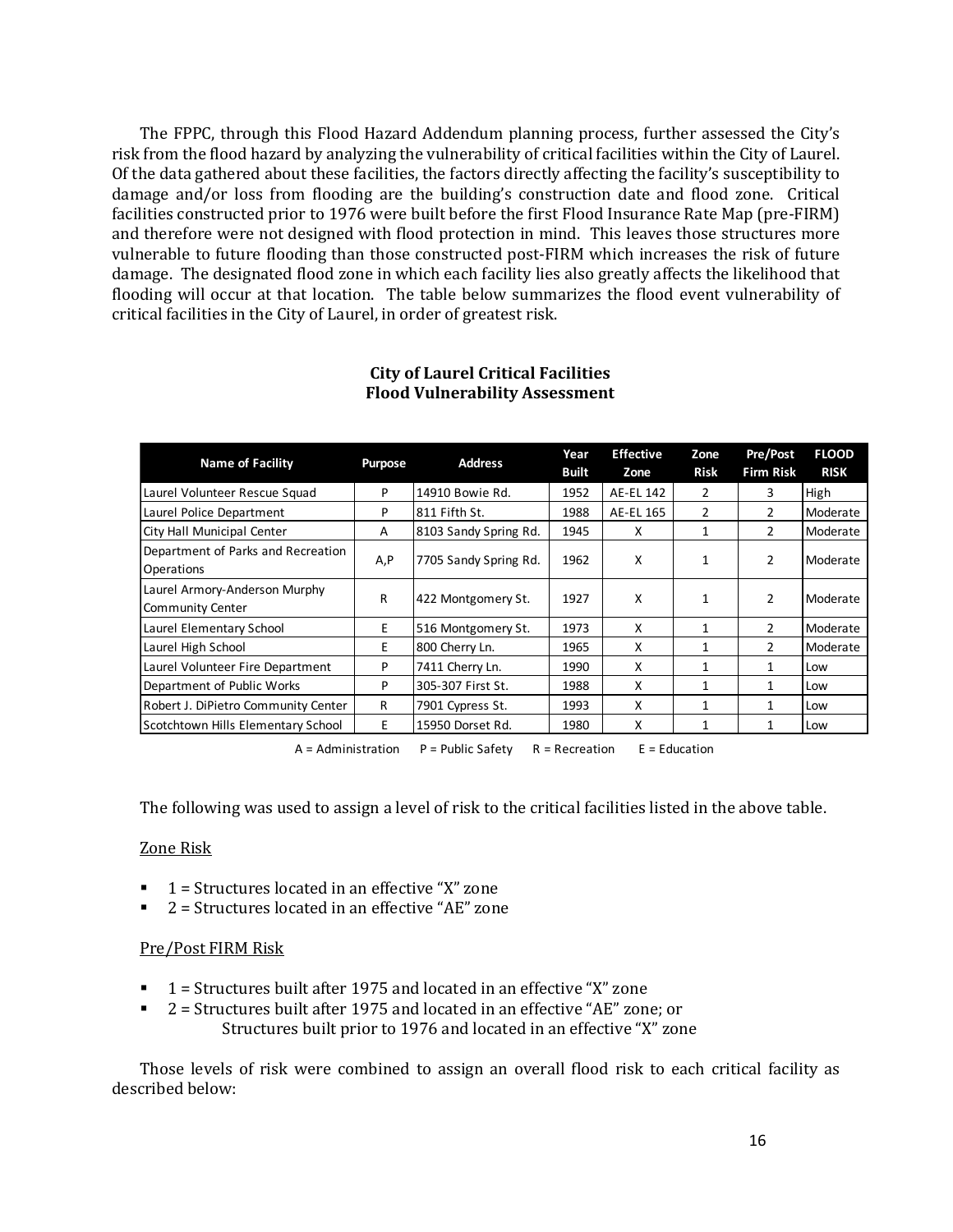#### **FLOOD RISK**

- Low These structures were built after the development of community Flood  $(1 - 2)$  Insurance Rate Maps and were therefore designed with flood protection in mind. They are also located in an effected "X" zone which further reduces the likelihood of future damage/loss.
- Moderate These structures are at an increased level of risk due to their combined Zone (3 – 4) and Pre/Post Firm Risk. Those built post-FIRM are located in an effective "AE" zone which puts them at a higher risk, and those located in an effective "X" zone were built pre-FIRM and are at an equally elevated risk.
- High These structures are the most vulnerable of those inventoried and carry the  $(5 - 6)$  greatest damage/loss risk from future flood events. They are all located within an effective "AE" zone which in itself poses a larger flood threat. Structures given a "High" level of risk were constructed pre-FIRM and are located in an effective "AE" zone.

Of the 11 public facilities assessed, 7 are at a Moderate to High risk to a future 100-year Flood Event as assessed through comparison with the 2016 FIRM data and structure construction date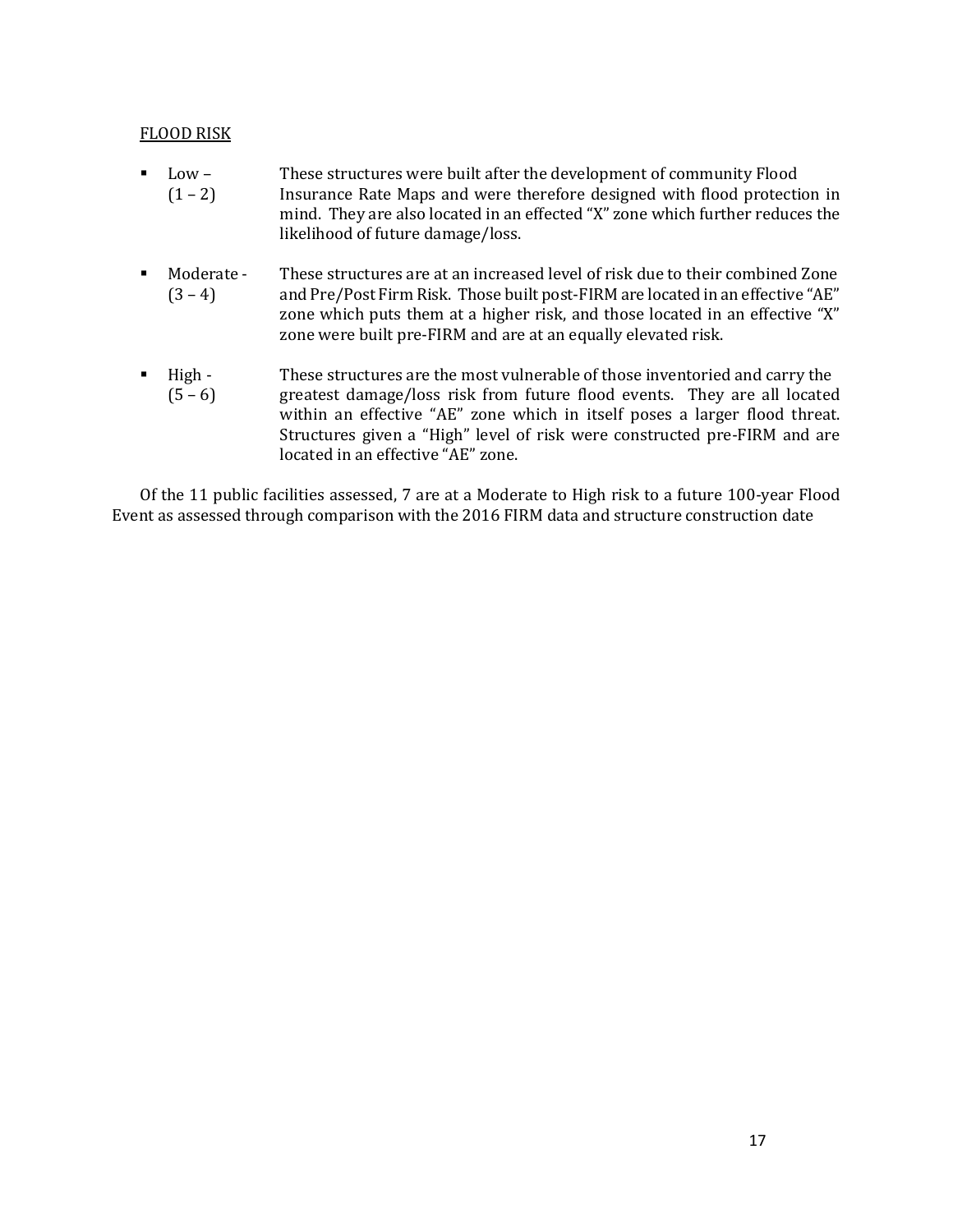## *Section 5 Flood Mitigation Goals, Objectives, Strategies and Actions*

During the Flood Hazard Addendum planning process, the FPPC met several times to discuss the goals, objectives, strategies, and actions that would best meet the flood planning needs of the City of Laurel. Committee members participated in round-table discussions and table-top exercises where potential goals were vetted, and flood mitigation actions were derived and prioritized. The goals, objectives, strategies and actions below were all derived as a direct result of these FPPC meetings.

## *5.1 Flood Mitigation Goals*

Goals are general descriptions of desired long-term outcomes. State and federal guidance and regulations pertaining to mitigation planning require the development of mitigation goals to reduce or avoid long-term vulnerabilities to identified hazards. Mitigation goals have been established by FEMA, the State of Louisiana, Prince George's County, and the City of Laurel.

The goals identified in the Hazard Mitigation plan are:

It is the goal of Prince George's County and the City of Laurel, Maryland, to protect and improve the public health, safety, and welfare of its communities, and to expand the resiliency of livable communities by:

- Increasing public awareness of natural hazards and risk reduction measures; and
- Mitigating risks due to natural hazards.

The Flood Prevention Planning Committee expanded on the overall plan goal by creating the below 4 goals specific for flood risk reduction. A list of mitigation goals at a meeting held on November 14, 2019. The goals were determined to be those that would have the greatest benefit in flood hazard reduction to the City of Laurel. The committee established four goals with action items listed in each goal.

- 1. Enhance public awareness and understanding of preparedness and risks through education and emergency notification programs
- 2. Identify and pursue protective measures that will benefit the built environment and natural systems
- 3. Facilitate sound development in the City through local plans and regulations to reduce or eliminate the potential impact of flooding
- 4. Invest in structural and green infrastructure projects to manage future risk

## *5.2 Flood Mitigation Objectives*

Objectives are well-defined intermediate points in the process of achieving goals. City of Laurel flood mitigation planning objectives include:

- 1. Reduce the exposure of residential areas to flooding.
- 2. Ensure that City critical facilities remain functional during flood hazard events.
- 3. Find and develop opportunities to work with other agencies to leverage mitigation funds, and to share information about the risks of flooding hazards.
- 4. Improve the early warning and Public Alert System for flood hazards to save lives and reduce damages to property.
- 5. Promote partnerships among Federal, State, County, and City Governments to identify, prioritize and implement flood mitigation actions.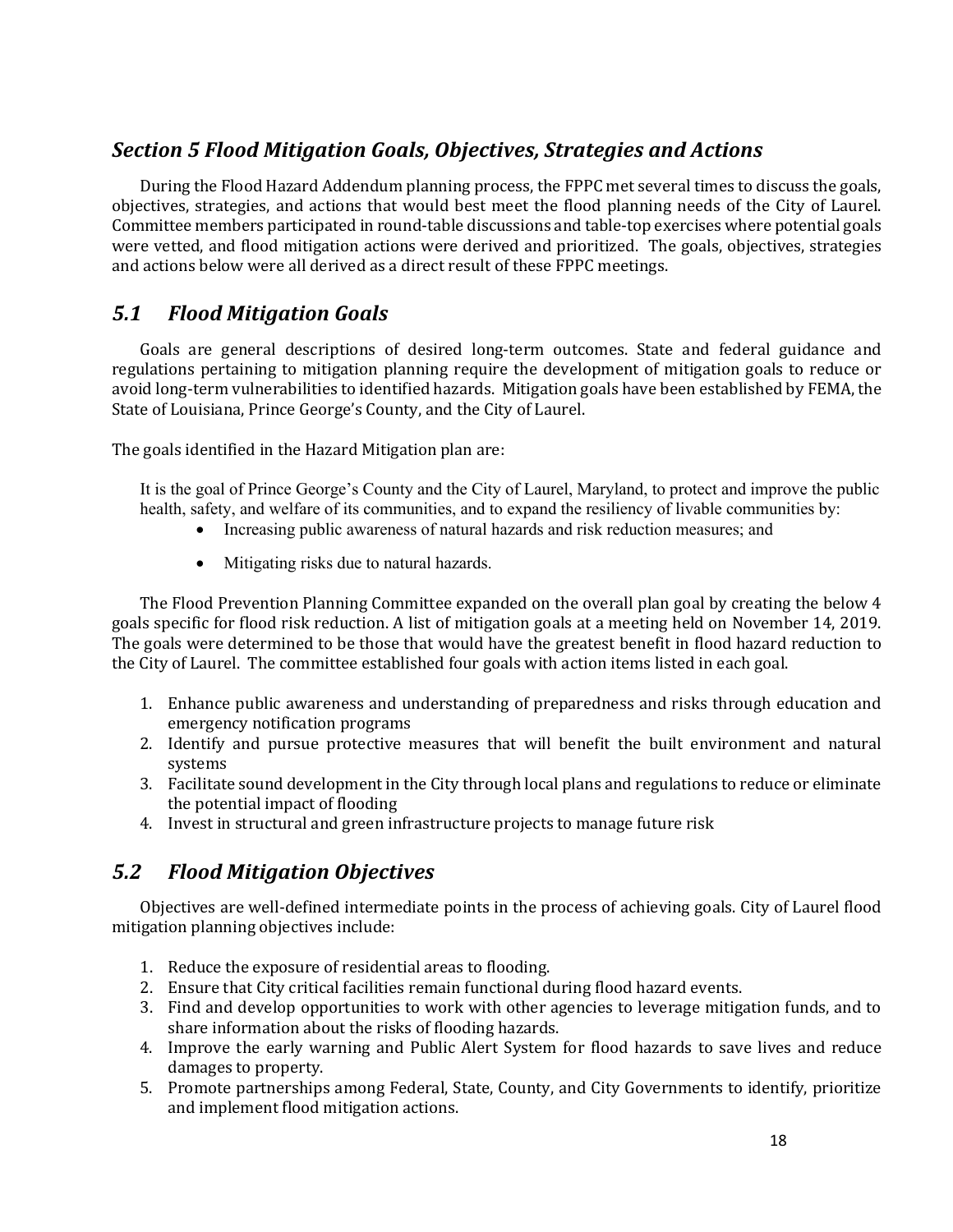- 6. Participate in the CRS program through the NFIP to allow citizens to purchase flood insurance at a discounted price.
- 7. Maintain the viability of City of Laurel businesses by preventing damages from flood hazards.
- 8. Ensure that the City maximizes its opportunities for access to Federal and State grants and other kinds of assistance.
- 9. Provide effective implementation of existing floodplain regulations and building codes.
- 10. Ensure that the City continues to be represented in the determination of region-wide flood mitigation actions.
- 11. Stay involved with citizen and technical groups concerning measures related to flood hazard mitigation.

## *5.3 Flood Mitigation Strategies*

Strategies are specific course of action to achieve the objectives. City of Laurel mitigation planning strategies include:

- 1. Maintain awareness of the potential effects of flood hazards on City of Laurel assets. Use new information from flood events to increase local knowledge of risks.
- 2. Undertake vulnerability and risk studies to better understand the potential for future damages.
- 3. Ensure the City Emergency Operations Plan is maintained and updated and enhance Public Alert System.
- 4. Implement cost-effective projects and actions to reduce risk from flood hazards, both for City assets and operations, as well as for residents and businesses in the planning area.
- 5. Install emergency backup generators at all critical facilities.
- 6. Distribute information to the public concerning the hazards associated with flooding. Include with the material opportunities about mitigation measures that can reduce flooding.
- 7. Monitor mitigation measures to ensure they are functioning efficiently.
- 8. Promote the purchase of flood insurance.
- 9. Continuously monitor this Flood Hazard Addendum to ensure that it remains current with regard to risks, strategies, priorities and mitigation actions.
- 10. Promote public understanding, support and demand for hazard mitigation.
- 11. Pursue drainage projects that will reduce local flooding in the City.
- 12. Seek Federal and State grants to fund mitigation activities.
- 13. Encourage and facilitate the development or updating of General Plans, Drainage Plans, Land and Zoning, Building Construction, and Floodplain Management Ordinances to limit development in flood hazard areas.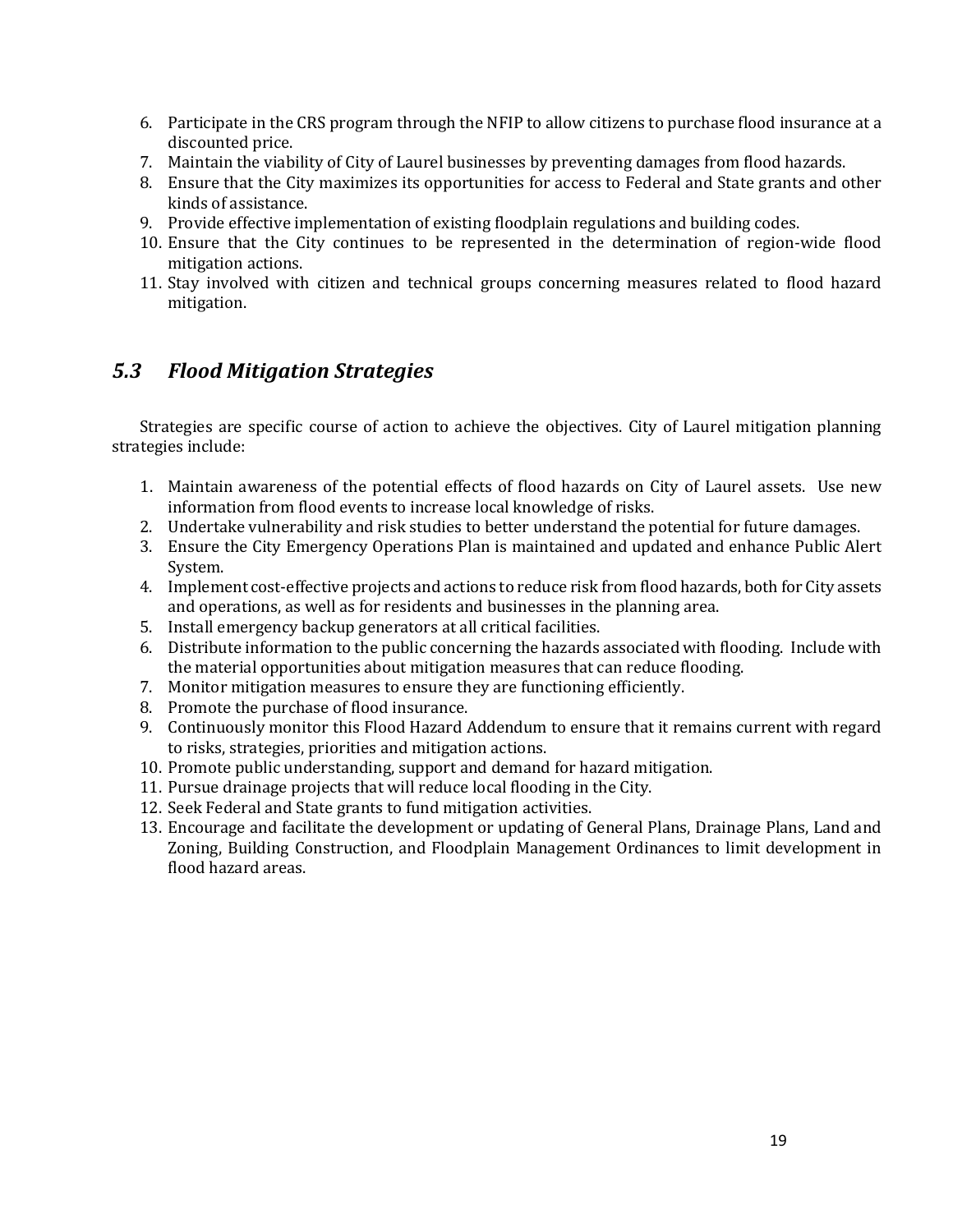## *5.4 Prioritized Flood Mitigation Actions*

The table below outlines mitigation actions that have been identified by the FPPC. The actions are prioritized and give implementation information, including: Person/Agency responsible, potential funding sources, and the anticipated year of completion. This information further identifies how City of Laurel could potentially implement these actions should funding become available.

| Primary<br><b>Mitigation</b><br>Project<br><b>Type</b> | <b>Description</b>                                                                                                                                                                                                                                                                                                                                                                                                                        | <b>Prioritization</b> | Responsible<br><b>Coordinating Entity</b>                                                                                                                                       | <b>Potential</b><br><b>Funding</b><br>Agency | Anticipated<br><b>Year of</b><br>Completion |
|--------------------------------------------------------|-------------------------------------------------------------------------------------------------------------------------------------------------------------------------------------------------------------------------------------------------------------------------------------------------------------------------------------------------------------------------------------------------------------------------------------------|-----------------------|---------------------------------------------------------------------------------------------------------------------------------------------------------------------------------|----------------------------------------------|---------------------------------------------|
| Prevention                                             | Partner with FEMA/MDE to promote the use of Updated Flood Hazard<br>Maps.                                                                                                                                                                                                                                                                                                                                                                 | Medium - High         | <b>Emergency Manager; Dept</b><br>of Economic Development                                                                                                                       | FEMA; HUD;<br>NRCS; EPA                      | 2025                                        |
| Prevention                                             | Integrate mitigation plan requirements and actions into other appropriate<br>planning mechanisms such as: comprehensive plans, capital improvement plans,<br>and master plans                                                                                                                                                                                                                                                             | Medium - High         | <b>Emergency Manager; Dept of</b><br><b>Economic Development</b>                                                                                                                | FEMA; HUD;<br>NRCS; EPA                      | 2022                                        |
| Prevention                                             | Increase storm water protection management including retention and<br>detention basins through partnership with Prince George's County                                                                                                                                                                                                                                                                                                    | Medium - High         | <b>Emergency Manager; Dept of</b><br><b>Economic Development</b>                                                                                                                | Local                                        | 2022                                        |
| Property<br>Protection                                 | Implement joint inspections for projects within the City by working closely with<br>Prince George's County soil conservation district (SCD)                                                                                                                                                                                                                                                                                               | High                  | Dept of Economic Development;<br>Soil Conservation District                                                                                                                     | Local                                        | 2022                                        |
| Property<br>Protection                                 | Seek mitigation solutions for city facilities, including: the flood-prone municipal<br>swimming pool; Department of Public Works flood-prone buildings; and the City of<br>Laurel Police Department building                                                                                                                                                                                                                              | High                  | <b>Emergency Manager;</b><br>Department of Economic &<br><b>Community Development;</b><br>Department of Public Works,<br>Laurel Police Department,<br>Department of Recreation. | FEMA; HUD;<br>NRCS; EPA                      | 2025                                        |
| Property<br>Protection                                 | Support mitigation projects that will result in protection of public or<br>private property and historic properties/districts from natural hazards, such as:<br>acquisition of flood-prone property; elevation of flood-prone structures; minor<br>structural flood control projects; relocation of structures from flood prone areas;<br>stormwater management improvements; and advanced warning systems and<br>hazard gauging systems. | High                  | <b>Emergency Manager; Dept of</b><br><b>Economic Development</b>                                                                                                                | FEMA; HUD;<br>NRCS; EPA                      | 2025                                        |
| Property<br>Protection                                 | Join the FEMA Community Rating System to reduce the cost of NFIP policy<br>premiums                                                                                                                                                                                                                                                                                                                                                       | Medium - High         | <b>Emergency Manager; Dept</b><br>of Economic Development                                                                                                                       | FEMA; ISO                                    | 2021                                        |
| Property<br>Protection                                 | Encourage the purchase of flood insurance                                                                                                                                                                                                                                                                                                                                                                                                 | Medium                | Emergency Manager; CERT<br>volunteers; PIO                                                                                                                                      | Local                                        | ongoing                                     |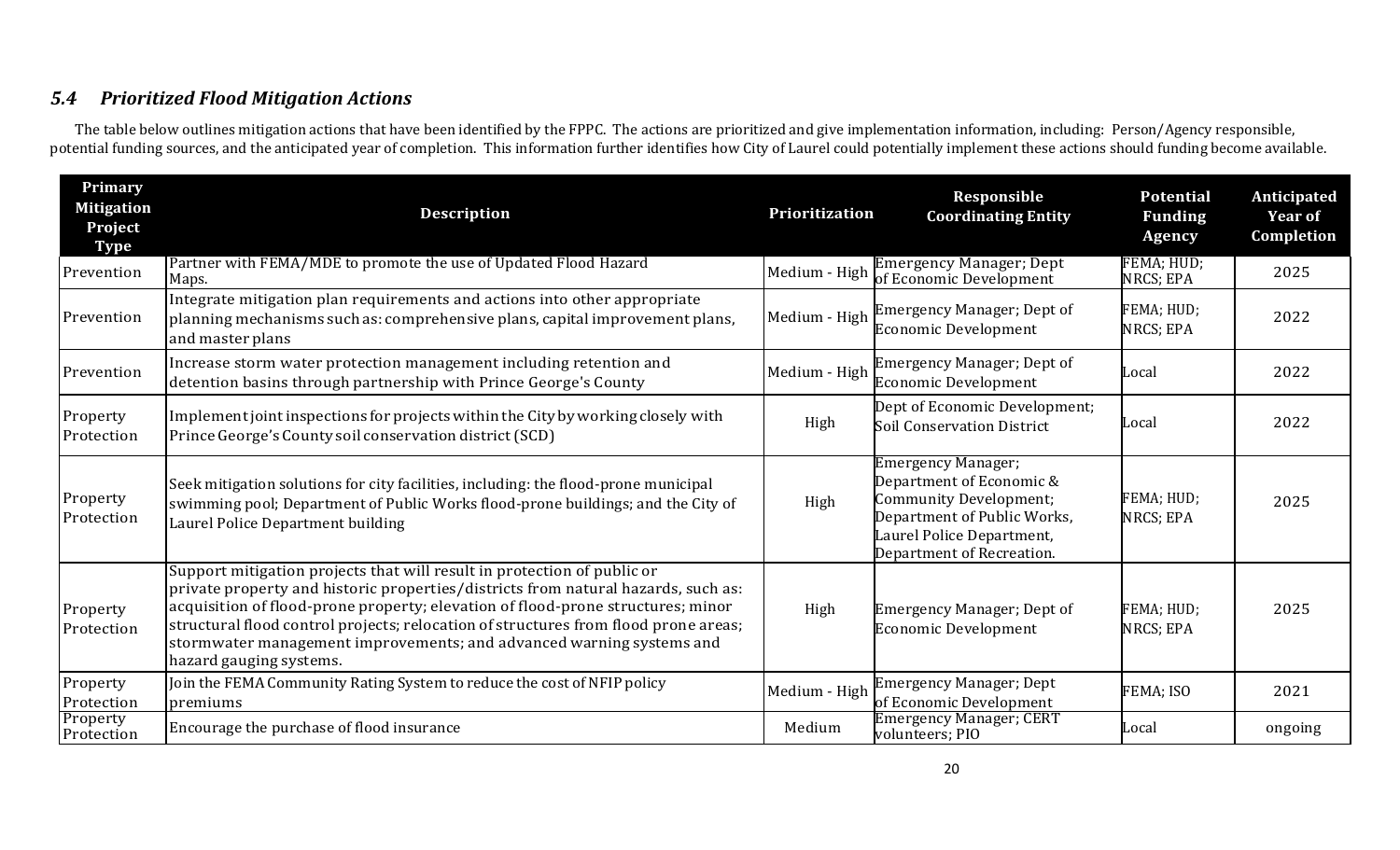| Primary<br><b>Mitigation</b><br><b>Project Type</b> | <b>Description</b>                                                                                                                                                                                                                                                                          | Prioritization | Responsible<br>Coordinating<br><b>Entity</b>                                    | <b>Potential</b><br><b>Funding</b><br><b>Agency</b> | Anticipated<br><b>Year of</b><br>Completion |
|-----------------------------------------------------|---------------------------------------------------------------------------------------------------------------------------------------------------------------------------------------------------------------------------------------------------------------------------------------------|----------------|---------------------------------------------------------------------------------|-----------------------------------------------------|---------------------------------------------|
| Structural                                          | Analyze the structural integrity of dams within the City (both natural and<br>man-made), evaluate their upstream and downstream impacts, and<br>assess each for potential measures that could reduce flood risk                                                                             | High           | Emergency Manager; Parks &<br>Rec; Economic Development;<br><b>Public Works</b> | Local                                               | 2025                                        |
| Education &<br>Awareness                            | Implement a flood warning system with gages that allows for<br>alert/notification to those in the flood threat area                                                                                                                                                                         | High           | <b>Emergency Manager</b>                                                        | FEMA; HUD;<br>NRCS; EPA                             | 2025                                        |
| Education &<br>Awareness                            | Hold outreach meetings to inform City residents of the plan for<br>evacuation during aflood                                                                                                                                                                                                 | High           | <b>Emergency Manager; CERT</b><br>volunteers; PIO                               | Local                                               | 2021                                        |
| Education &<br>Awareness                            | Educate public on the negative effects of dumping waste and not cleaning catch<br>basins, and enforce penalties for violations                                                                                                                                                              | High-Medium    | <b>Emergency Manager; CERT</b><br>volunteers; PIO                               | Local                                               | 2022                                        |
| Education &<br>Awareness                            | Continue outreach efforts to promote recently completed bi-lingual Citizens<br><b>Emergency PreparednessGuide</b>                                                                                                                                                                           | High-Medium    | <b>Emergency Manager; CERT</b><br>volunteers; PIO                               | FEMA; HUD;<br>Local                                 | 2022                                        |
| Education &<br>Awareness                            | Provide preparedness education to residents in flood-prone areas,<br>including tenants occupying rental property                                                                                                                                                                            | High-Medium    | Emergency Manager; CERT<br>volunteers; PIO                                      | FEMA; HUD;<br>Local                                 | 2022                                        |
| Education &<br>Awareness                            | Continue to build, improve, and maintain a phone/text/e-mail/social media<br>emergency notification warning system                                                                                                                                                                          | Medium         | <b>Emergency Manager; CERT</b><br>volunteers; PIO                               | FEMA; HUD;<br>Local                                 | 2023                                        |
| Education &<br>Awareness                            | Establish an education and outreach program to children/youth within<br>schools, libraries, and other community avenues                                                                                                                                                                     | Medium         | <b>Emergency Manager; CERT</b><br>volunteers; PIO                               | FEMA; HUD;<br>Local                                 | 2023                                        |
| Emergency<br>Services                               | Develop and implement a flood evacuation plan                                                                                                                                                                                                                                               | High           | <b>Emergency Manager</b>                                                        | FEMA; HUD;<br>Local                                 | 2021                                        |
| Emergency<br>Services                               | Test and exercise the new notification procedures within the City of<br>Laurel and Prince George's County to identify any shortfalls or procedures that<br>need to be amended - expanded floodplain areas must be addressed in<br>relationship to areas affected by a release of water from | High           | <b>Emergency Manager</b>                                                        | Local                                               | 2021                                        |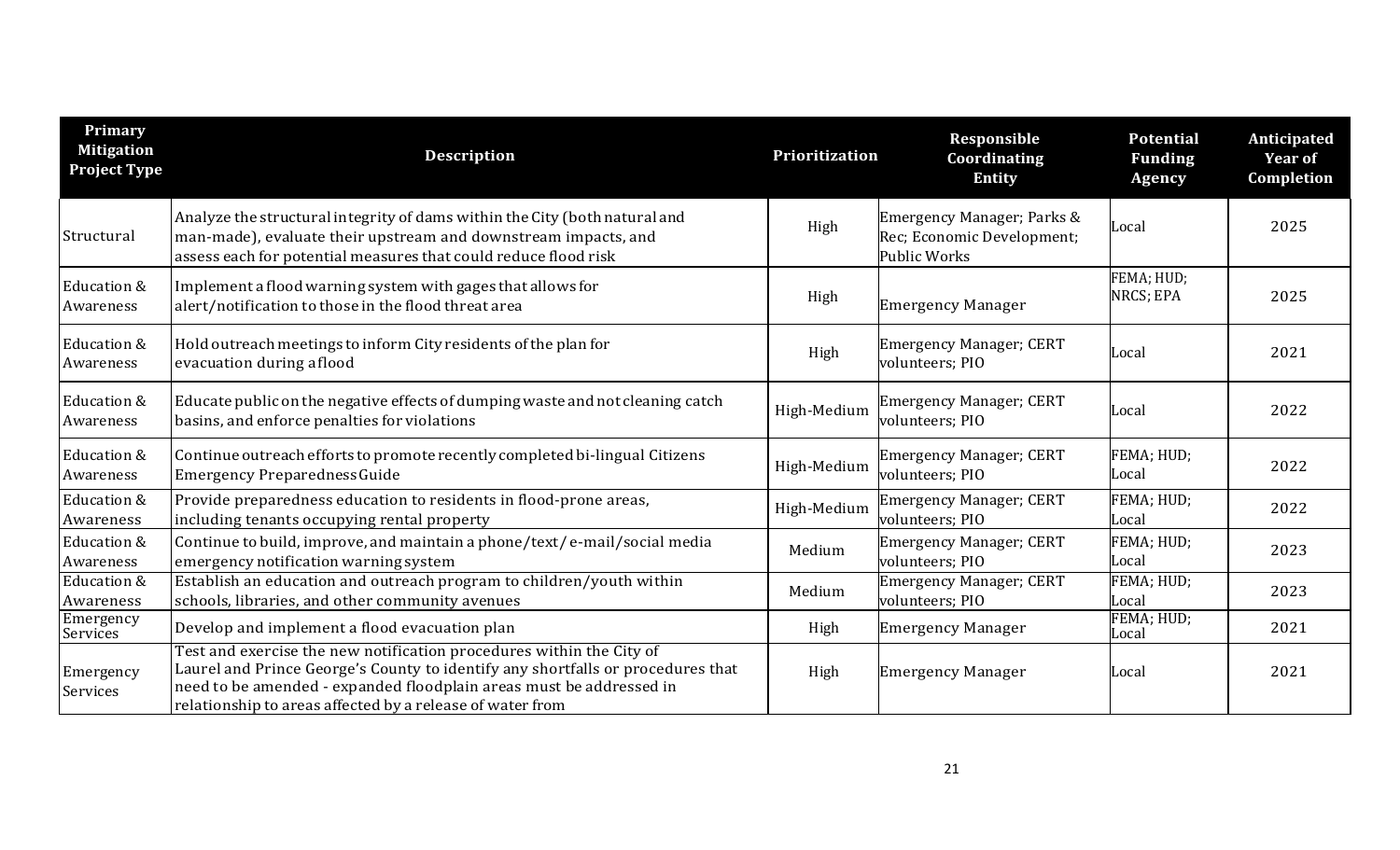| Primary<br><b>Mitigation</b><br><b>Project Type</b> | <b>Description</b>                                                                                                                                                                | Prioritization | Responsible<br><b>Coordinating Entity</b>                                                     | <b>Potential</b><br><b>Funding</b><br><b>Agency</b> | Anticipated<br><b>Year of</b><br>Completion |
|-----------------------------------------------------|-----------------------------------------------------------------------------------------------------------------------------------------------------------------------------------|----------------|-----------------------------------------------------------------------------------------------|-----------------------------------------------------|---------------------------------------------|
| Emergency<br>Services                               | Provide flood response training to emergency personnel and include response<br>agencies across City boundaries for continuity of operations                                       |                | High-Medium Emergency Manager                                                                 | FEMA; Local                                         | 2022                                        |
| Emergency<br>Services                               | Hold periodic drills/exercises for flash flood response, nuisance flooding, and<br>dam failure - include response agencies across City boundaries for<br>continuity of operations |                | High-Medium Emergency Manager                                                                 | FEMA; Local                                         | 2022                                        |
| Emergency<br>Services                               | Purchase specialized equipment for flood rescue and response, including that<br>which is needed for swift-water rescue                                                            |                | High-Medium Emergency Manager                                                                 | FEMA; HUD;<br>Local                                 | 2022                                        |
| Natural<br>Resources<br>Protection                  | Implement protection measures that extend across City boundaries including<br>retention and detention basins                                                                      | High           | <b>Emergency Manager; Parks</b><br>& Rec; Economic Development;<br><b>Public Works</b>        | FEMA; HUD;<br>County; Local                         | 2024                                        |
| Natural<br>Resources<br>Protection                  | River/Stream/Bank Restoration                                                                                                                                                     | High           | Emergency Manager; Parks &<br>Rec; Economic<br>Development; Public Works                      | FEMA; HUD;<br>County; Local                         | 2025                                        |
| Natural<br>Resources<br>Protection                  | Implement green infrastructure mechanisms to improve water quality,<br>increase canopy coverage, and aid in erosion prevention                                                    | High-Medium    | Emergency Manager; Parks & Rec;<br>Economic Development; Public<br>Works                      | FEMA; HUD;<br>County; Local                         | 2025                                        |
| Natural<br>Resources<br>Protection                  | Enhance and enforce wetland preservation and restoration                                                                                                                          | High-Medium    | <b>Emergency Manager; Parks</b><br>& Rec; Economic Development;<br><b>Public Works</b>        | FEMA; HUD;<br>County; Local                         | 2024                                        |
| Natural<br>Resources<br>Protection                  | Develop a comprehensive watershed management plan and program                                                                                                                     |                | <b>Emergency Manager; Parks</b><br>Medium - High & Rec; Economic Development;<br>Public Works | FEMA; HUD;<br>Silver Jackets;<br>Local              | 2024                                        |
| Natural<br>Resources<br>Protection                  | Implement an Adopt-A-Stream program                                                                                                                                               | Medium         | Emergency Manager; Parks<br>& Rec; Economic Development;<br>Public Works                      | Local                                               | 2025                                        |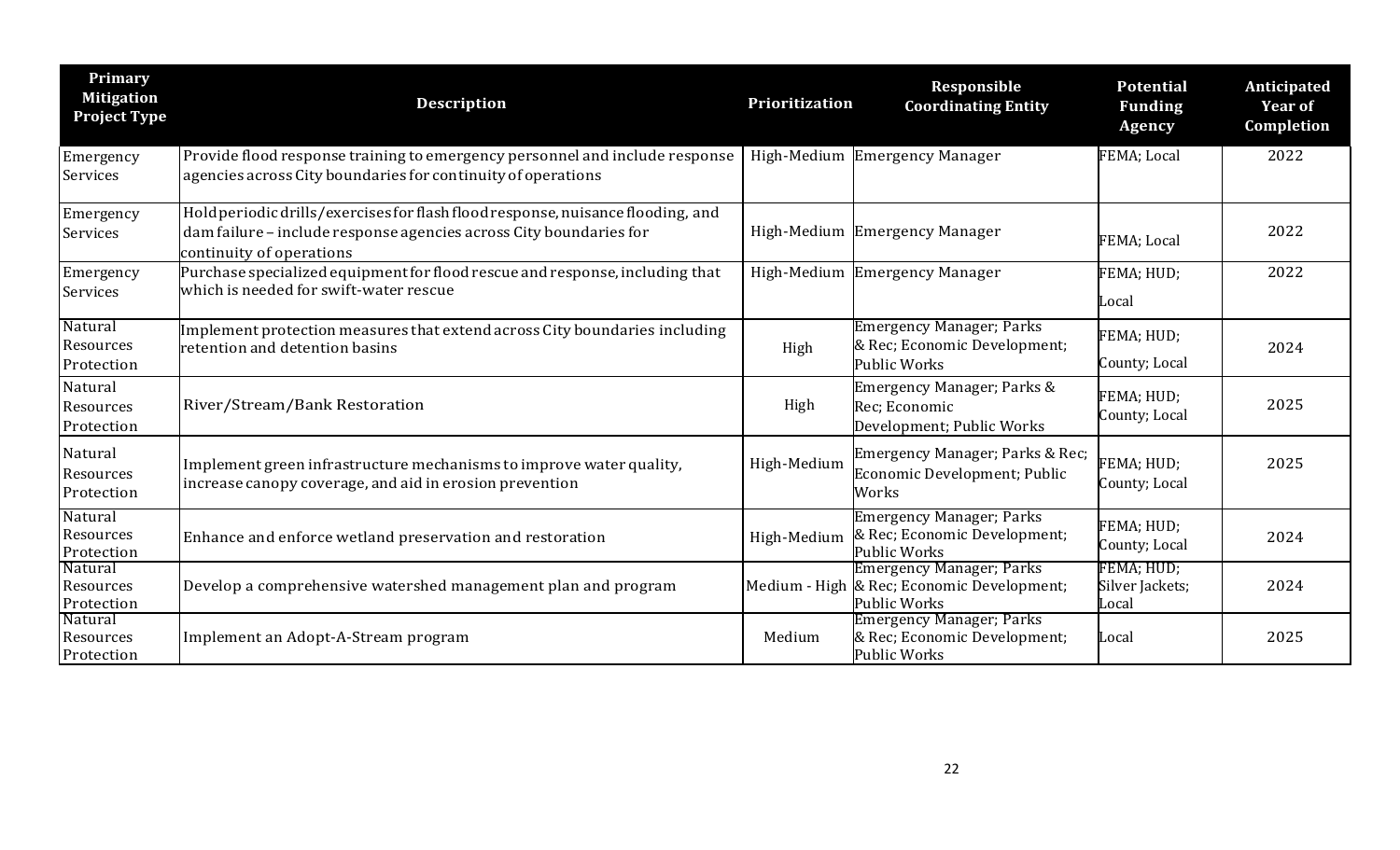## **Section 6 Flood Hazard Addendum Monitoring, Evaluation and Maintenance**

## *6.1 Method for Monitoring the Flood Addendum*

This Plan will be monitored by the City of Laurel Administrator's Office for several related purposes:

- 1. Maintain the currency of flood hazard and risk information.
- 2. Ensure that flood mitigation projects and actions reflect the priorities of the City of Laurel and the Flood Prevention Planning Committee.
- 3. To comply with FEMA and State of Maryland requirements for plan maintenance, and maintain the City of Laurel's eligibility for federal disaster assistance and mitigation grants.

Through the flood mitigation planning process, the FPPC considered a range of flood mitigation actions. These actions were identified and prioritized and are shown in Section 5. Each action is assigned a lead agency; each agency is responsible for factoring the action into its work plan and schedule over the indicated time period.

## *6.2 Method and Schedule for Evaluating and Updating the Flood Addendum*

The City of Laurel Administrator's Office will coordinate an annual meeting of the Flood Prevention Planning Committee and assemble an annual report to the Maryland Emergency Management Agency and FEMA Region III detailing annual progress on mitigation actions as well as outreach activities.

The City Administrator's Office will compile an annual report to document progress on the mitigation actions. To monitor progress, a meeting may be convened of the lead agencies to discuss and determine progress, and to identify obstacles to progress, if any. Should the City determine during this annual process that the FPPC should be reconvened for discussion, the following criteria would be used to make that determination:

- Are there any changes in mitigation plan requirements for funding programs?
- Are any changes or revisions required to the Mitigation Action Items? (i.e. Have any action items been completed? Have any new specific flood mitigation action items been identified?)
- Does a review of the annual report indicate any changes are necessary?
- Are there any changes within the Flood Prevention Planning Committee?

In addition to the scheduled reports, comprehensive review and revisions to this Flood Hazard Addendum will be undertaken on the required five-year cycle. The Prince George's County & the City of Laurel Hazard Mitigation Plan Update was approved by FEMA in 2017, and thus must undergo a formal FEMA-complaint update by 2022. If a disaster occurs, or as action items are completed, the Addendum may be reviewed, revised, and updated sooner than the required five years.

The FPPC will be reconvened approximately one year before the five-year deadline described above and begin evaluating the Flood Hazard Addendum. The above criteria and the key topics and questions below will be addressed at the meeting:

- Has a flood event occurred since the last plan update?
- Are additional flood maps or new flood studies available?
- Has the probability of future flood events changed?
- Have recent and future developments in the City been checked for their effect on the flood hazard area?
- Have inventories of existing structures in hazard areas been updated?